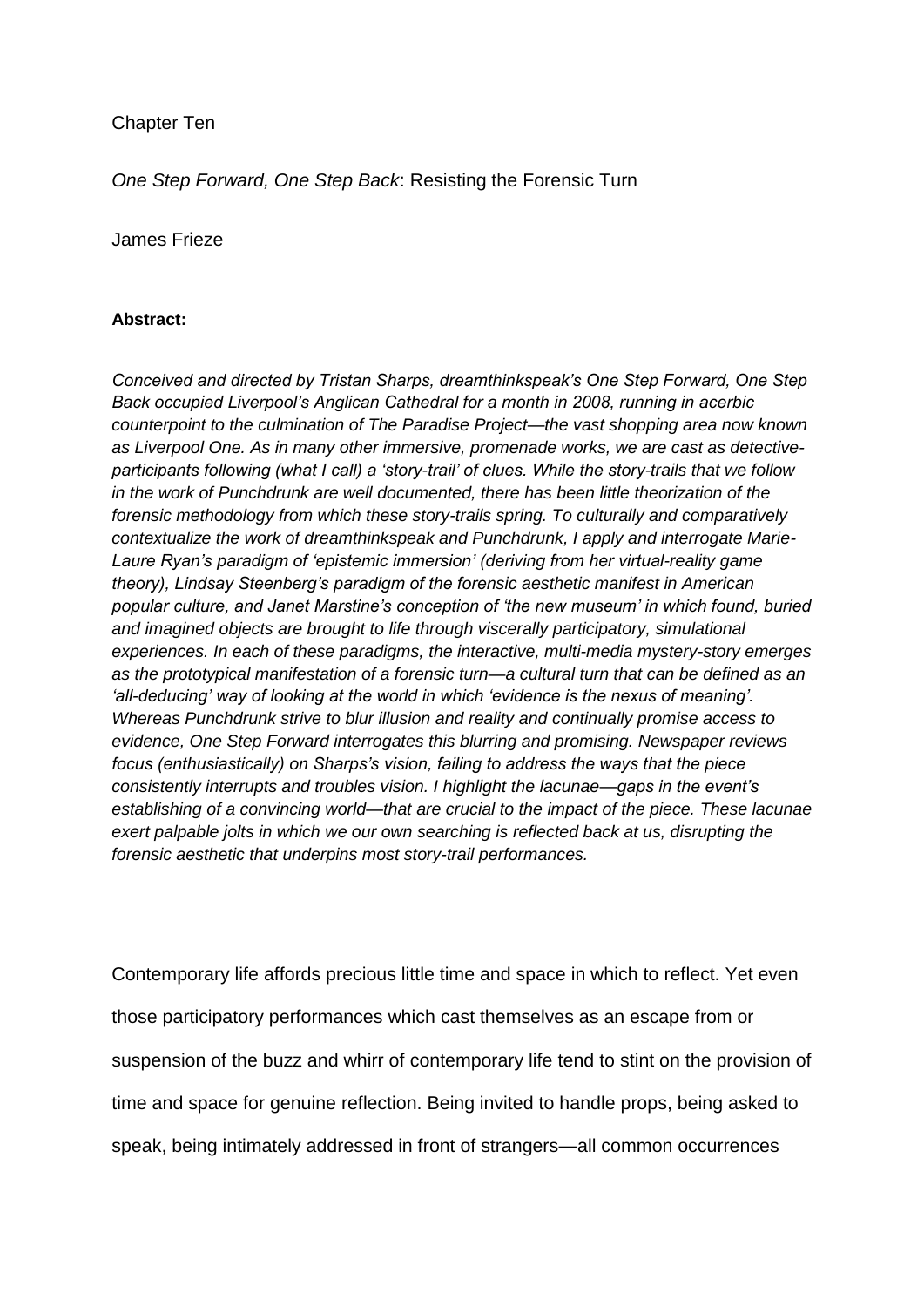within participatory performance these days—leaves little opportunity to digest what is happening.<sup>1</sup> As Sophie Nield puts it: 'you are using the headspace you would normally be using to analyse and engage with the signs on stage to work out the logistics of just spectating'.<sup>2</sup> With this in mind, I am going to argue for the value of lacunae. Lacunae, as I use the term here, are gaps within a participatory performance event, holes in the event's establishing of a convincing world. These gaps may be accidental—occurring by chance or due to unforeseen consequences of an event's design—or may deliberately be built in by the makers of the event. My argument runs consciously against the grain of much twenty-first century discourse about participatory performance, which has been about the potential social and ethical value of becoming part of the action, and about the personally empowering attractions of immersive interactivity. The promenade, immersive performance by dreamthinkspeak at the centre of my discussion is more than just an illustration or example: *One Step Forward, One Step Back* is, I will suggest, far-reachingly argumentative in itself. It is a performance full of lacunae that bring into view the terms of engagement which propel, but are usually hidden within, most works of promenade, immersive performance.

*One Step Forward, One Step Back* was enthusiastically received by national newspaper critics. It was selected by Charles Spencer in *The Telegraph* as one of

<sup>&</sup>lt;sup>1</sup> I echo here comments made by Julian Maynard Smith (Artistic Director of Station House Opera) during the discussion phase of a presentation by me within a symposium (at the Royal Central School of Speech and Drama, London) titled *Immersive Theatre Experiences*, 12 February 2013.

<sup>2</sup> Sophie Nield, 'The Rise of the Character named Spectator', *Contemporary Theatre Review*, 18.4 (2008), 531-35 (p.533).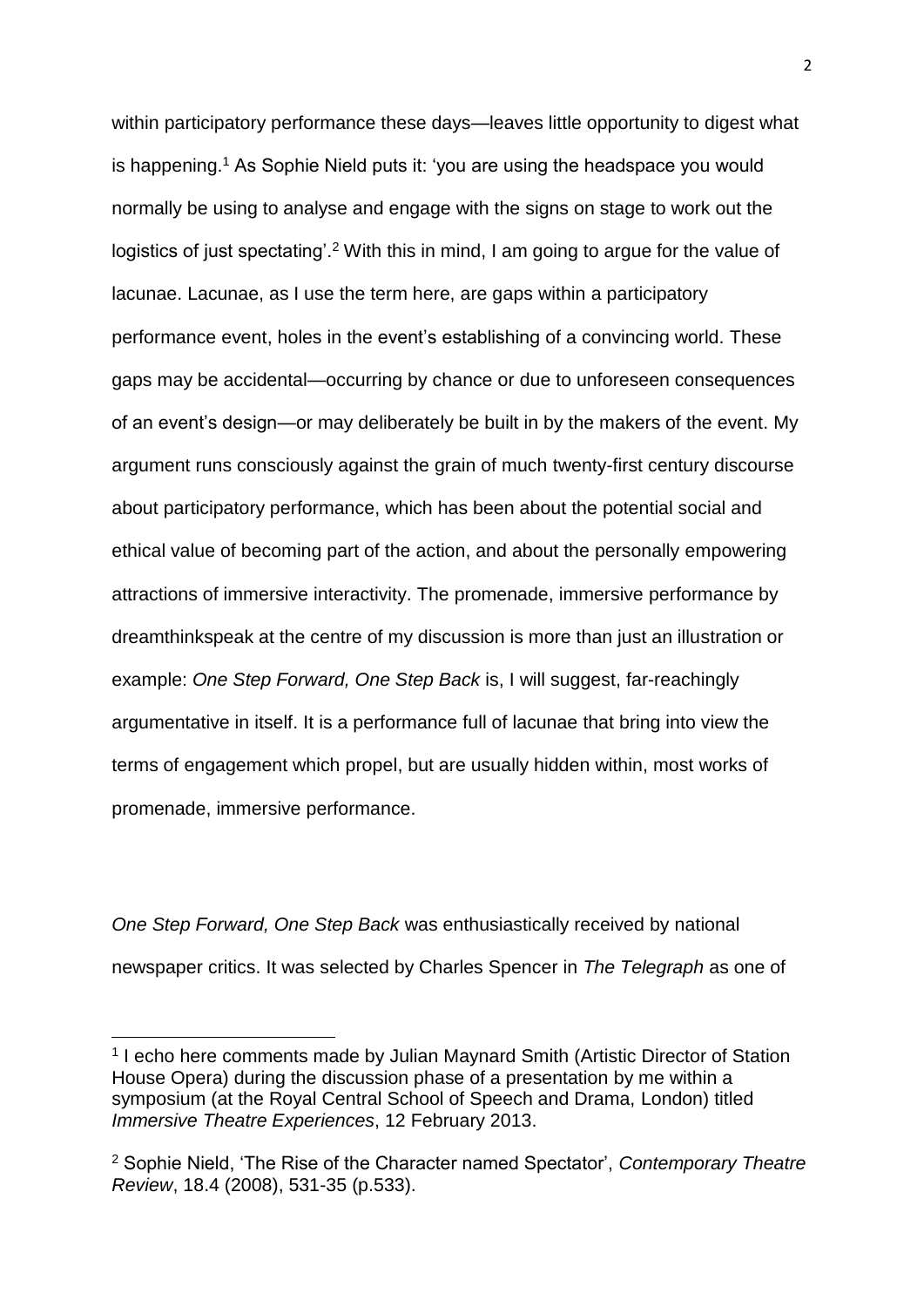his ten best theatre experiences of 2008,<sup>3</sup> and by Susannah Clapp in *The Observer* (and *Guardian* online) as one of her ten.<sup>4</sup> *The Guardian*'s Lyn Gardner closed her review by stating: 'the journey takes about an hour; it will sustain you for a lifetime.'<sup>5</sup> All three reviewers focus on the boldness of (Artistic Director) Tristan Sharps' vision. What they almost entirely neglect to mention, however, are the ambiguities, collisions and interruptions to vision, that, I will argue, are crucial to the performance's impact on the participant and to its cultural significance.

If you are one of those who sighed a little when I used the word 'immersive', perhaps thinking to yourself that immersive theatre has had its day, two contrasting pieces by Gardner chime with that reaction. A 2007 review of Punchdrunk's groundbreaking collaboration with Battersea Arts Centre, *Masque of the Red Death*, captures and reflects her excitement about what she heralds not only as a significant new production but a significant new *kind* of production. She lauds the fact that this form 'gives you the chance to be both participant and spectator.' By 2014, Gardner seems to be feeling a seven-year-itch in her love affair with the form. Complaining that there is a glut of work tenuously claiming to be 'immersive' when it is not, Punchdrunk are

<sup>3</sup> Charles Spencer, 'Ten best theatre nights of the year 2008', *The Telegraph*, 17 December 2008 <http://www.telegraph.co.uk/culture/theatre/3814366/Ten-besttheatre-nights-of-the-year-2008> [accessed 7 February 2015]

<sup>4</sup> Susannah Clapp, 'Donmar is a credit to the British stage', *The Guardian*, 14 December 2008 [<http://www.theguardian.com/culture/2008/dec/14/2008-in-theatre>](http://www.theguardian.com/culture/2008/dec/14/2008-in-theatre) [accessed 9 February 2015]

<sup>5</sup> Lyn Gardner, '*One Step Forward, One Step Back* review', *The Guardian*, 12 February 2008 <http://www.theguardian.com/stage/2008/apr/12/theatre.europeancapitalofculture20

<sup>08&</sup>gt; [accessed 7 February 2015]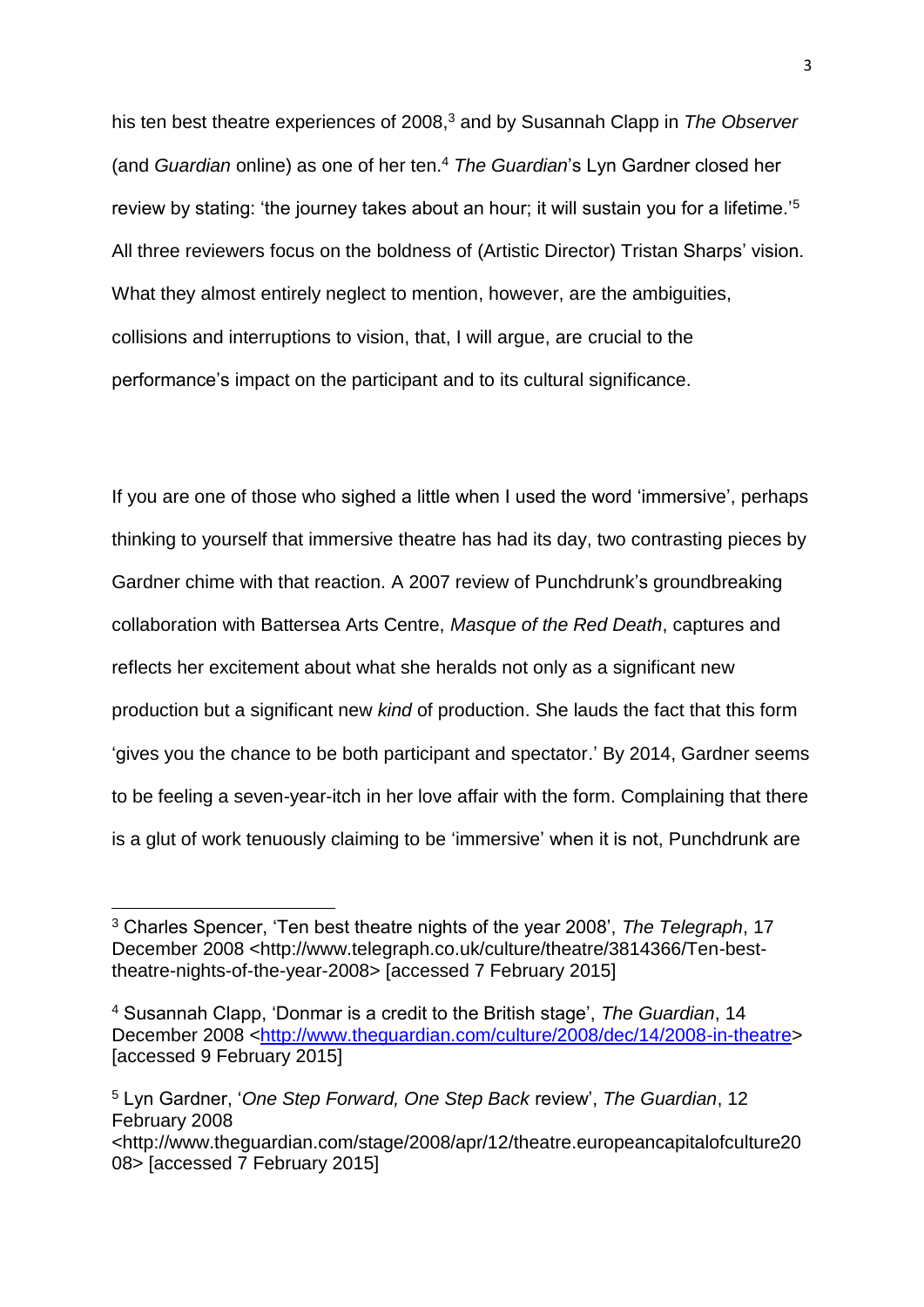cited as one of the few companies who she sees as having delivered on the promise of the immersive boom by offering spectator's 'genuine agency'. I mention Gardner's pieces not only because they bookend a widespread perception of the waxing and waning of the immersive, but also because they highlight the strong association of participatory performance with 'agency', and of both (agency and participatory performance) with the ambitious adaptation of buildings for a choose-your-own-path experience made famous by, and most associated with, Punchdrunk. It is this discursive linkage of agency, participation, and interactive, site-appropriating promenade that dreamthinkspeak, and I, want to interrogate.

Since their formation in 1999, a year before Punchdrunk, dreamthinkspeak's work has also often involved the ambitious inhabiting of large buildings for invocations of classic texts in which the spectator is cast in detective mode, mining for clues of a narrative or (if they prefer) surveying the scene in a more meandering fashion. In assessing the extent to which this brand of story-trail performance empowers the participant, most critics have focussed either on the sensory (as Josephine Machon does) or (as Adam Alston does) on the entrepreneurial dimensions of the experiences on offer.<sup>6</sup> Machon argues that immersive forms of communitas 'defamiliarise the familiar to transcend experience'; <sup>7</sup> Alston finds Punchdrunk's collaboration with large corporations, including their willingness to produce

<sup>6</sup> See Machon's *(Syn)aesthetics: Redefining Visceral Performance* (Basingstoke: Palgrave Macmillan, 2009) and *Immersive Theatres: Intimacy and Immediacy in Contemporary Performance* (Basingstoke: Palgrave Macmillan, 2013) and Alston's essays, the most frequently cited of which is: 'Audience Participation and Neoliberal Value: Risk, Agency and Responsibility in Immersive Theatre', *Performance Research*, 18.2 (June 2013), 128-38.

<sup>7</sup> Machon (2013), p. 38.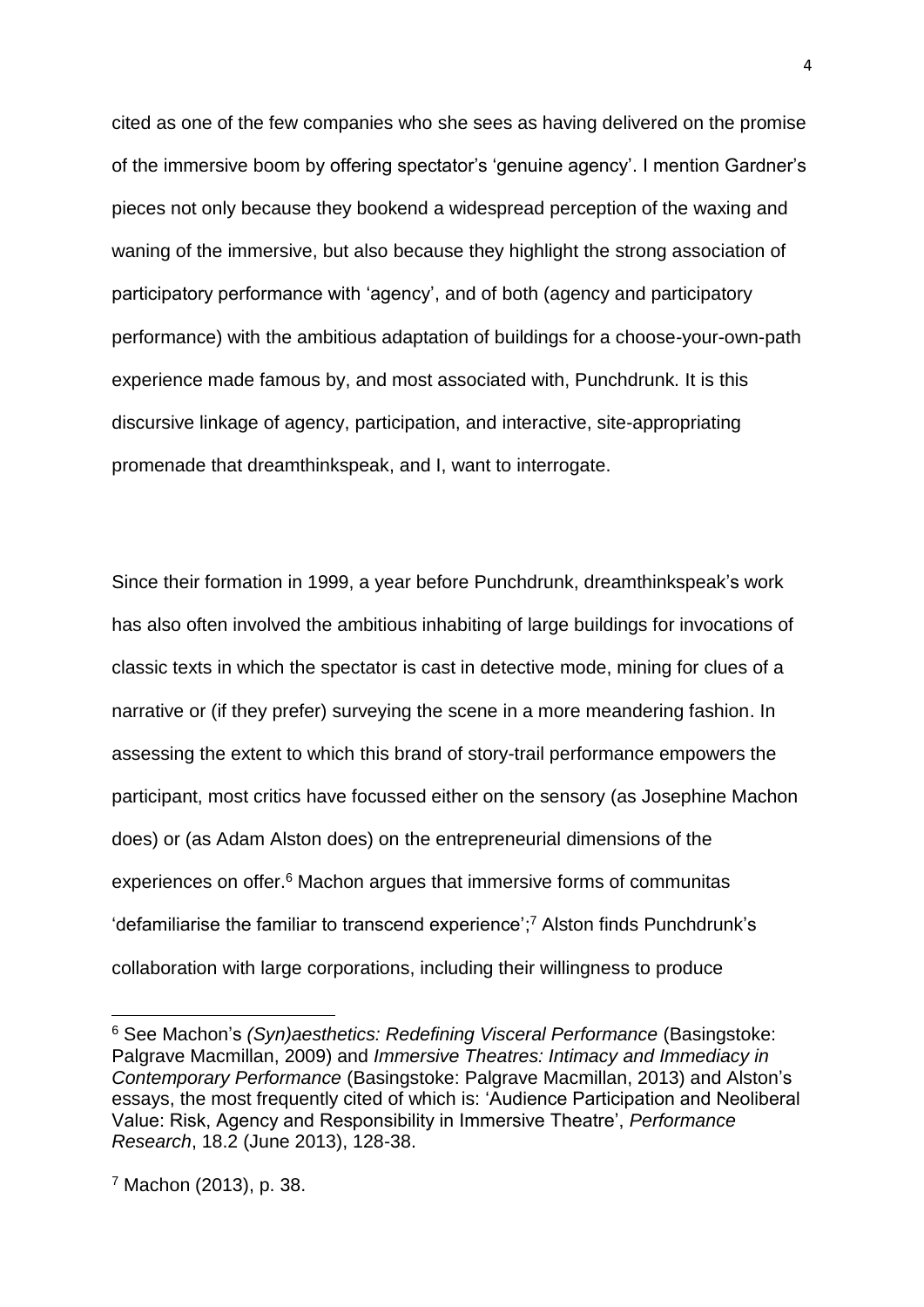advertainment shows explicitly promoting brands, problematically complicit with an experience economy which he wants theatre to transcend. Both these lines of enquiry presume a desire for theatre to rise above the culture within which it is produced. In contrast, my aim is to usher into the debate about participation a fuller consideration of the ways in which theatre *fuels* other domains of culture *and vice versa*.

#### **Participatory Performance and the Forensic Turn**

Contemporary theatre, like all of contemporary culture, is obsessed with the detection, verification and display of information. This can be seen in the steady shift from ideologically to statistically-driven policy-making, and in the credibility invested in evidence-based approaches in everything from teacher-training to architectural theory to the evaluation of happiness. $8$  In these and many other contexts, truth is figured forensically—that is, using approaches that invoke and adapt forensic science. Thomas Keenan (whose work focusses on photojournalism and the staging of evidence in trials), Eyal Weizman (a leading figure in forensic architecture, a field concerned with the role of architectural practice and analysis in relation to human rights) and Allan Sekula (a maker of performances and films, as well as a renowned media and political theorist) are amongst those across various disciplines who have identified the emergence of a forensic gaze, manifest in a forensic aesthetics. In their short but important book, *Mengele's Skull*, Keenan and Weizman identify the 1985

<sup>&</sup>lt;sup>8</sup> The emergence of a forensic approach to the perception of emotions is charted by Oliver Burkeman in an essay entitled 'Science of Happiness':

<sup>&</sup>lt;http://www.theguardian.com/lifeandstyle/2011/may/07/science-of-happiness-oliverburkeman > [accessed 10 October 2014]. For accounts of the emerging dominance of evidence-based approaches to teaching, see Geoff Petty (ed.) *Evidence-Based Teaching: a practical approach* (Oxford: Oxford University Press), 2009.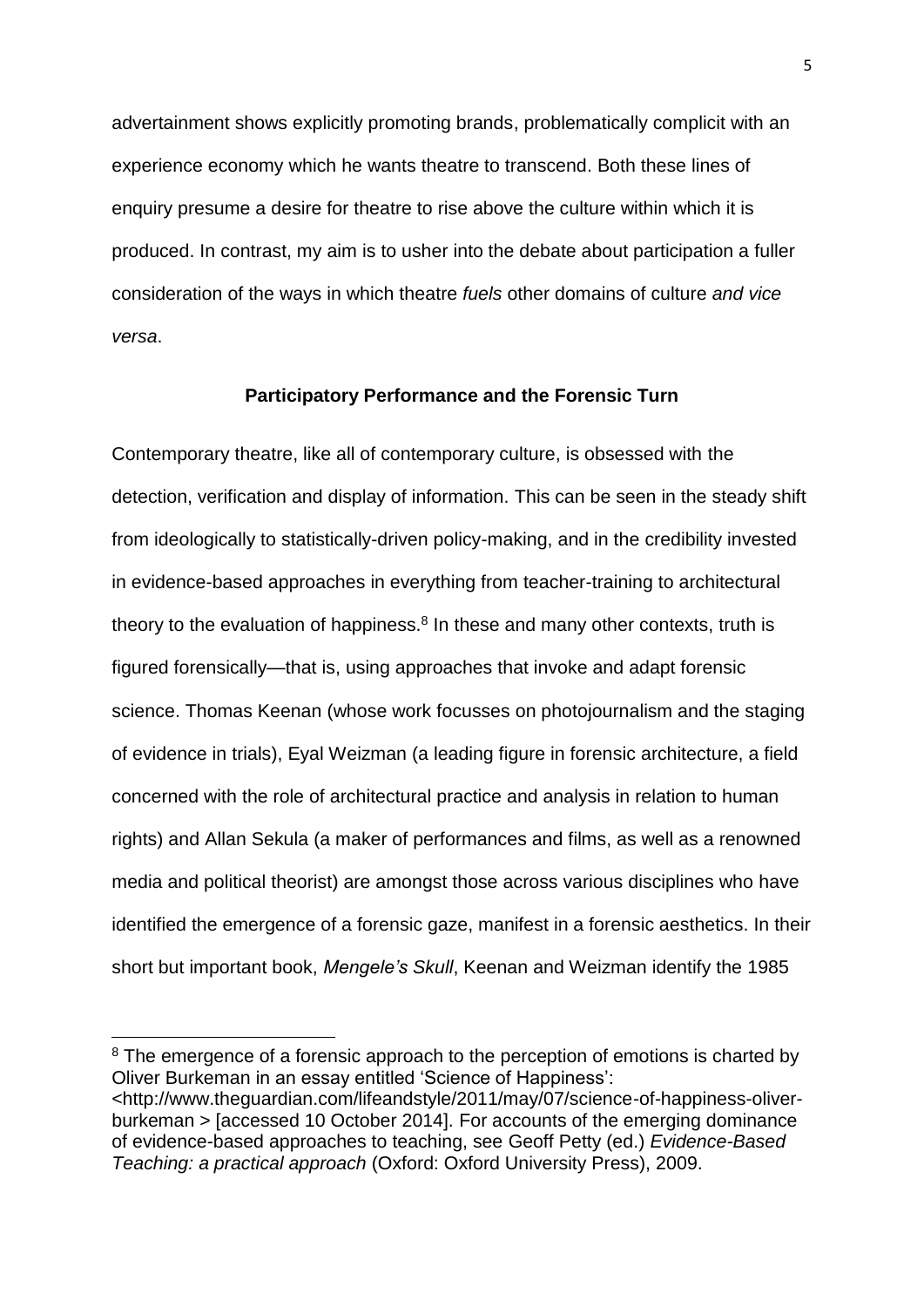'trial' of Josef Mengele (the physician who selected victims for the Auschwitz gas chambers and performed experiments on prisoners) as the dawn of a forensic aesthetics. Whereas the 1961 Eichmann trial placed survivor testimony centrestage as a reaction against the primacy of documents and exclusion of witness accounts in the Nuremburg trials, the need to identify an exhumed skull as Mengele's engendered new forms of superimposition in which images of the living subject were, with the help of the forensic team's theatrical presentation strategies, used to bring the dead to apparent life. These strategies, as Keenan and Weizman detail, instrumentalise the forensic turn's all-deducing approach to truth.<sup>9</sup>

Lindsay Steenberg's study of the application of forensic science in contemporary American popular culture is a book that has much to offer discourse around participatory performance.<sup>10</sup> As Steenberg asserts, an archival, museological drive fuels the forensic turn, an impulse to 'collect, order and display with the intention of creating a clearer picture of the world and demonstrating the owner's superior understanding of it'.<sup>11</sup> A coupling of the nostalgic with the hyper-modern, the archival drive of the forensic is in many ways a return to Enlightenment humanism that 'elides the controversies, anxieties and inconsistencies circulating […] in postmodernity'.<sup>12</sup> But its nostalgia is augmented by a postmodern propensity for simulations that

6

<sup>12</sup> Ibid.

<sup>9</sup> Thomas Keenan and Eyal Weizman, *Mengele's Skull: The Advent of a Forensic Aesthetics* (Berlin: Sternberg Press, 2012).

<sup>10</sup> Lindsay Steenberg, *Forensic Science in Contemporary American Popular Culture*  (New York: Routledge, 2012).

<sup>&</sup>lt;sup>11</sup> Steenberg, p.16.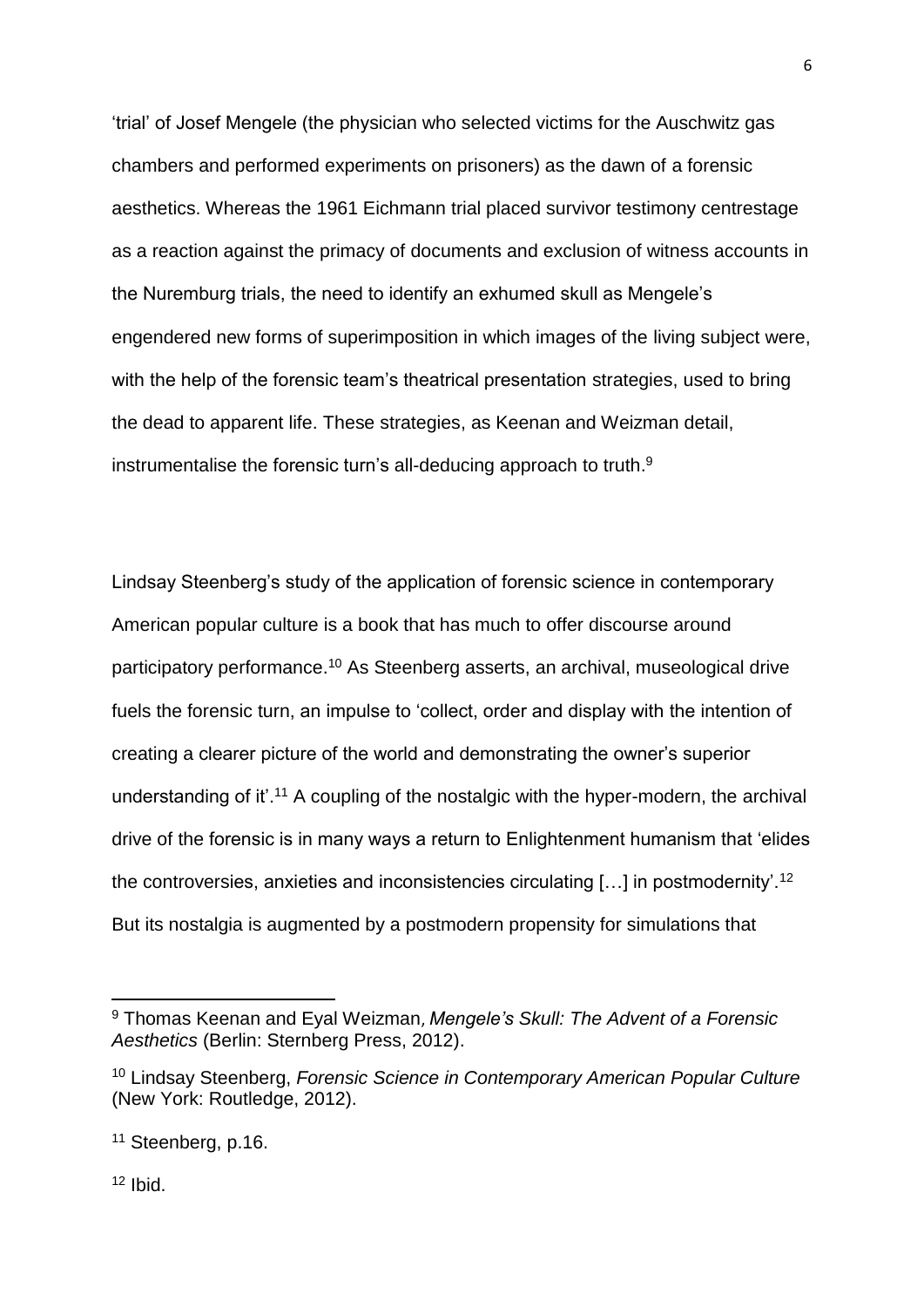animate rather than merely display. These simulations that animate rather than merely display, blurring illusion and reality, are the paradigmatic mode of participation in what is widely referred to as 'the new museum' and its kissing cousin, the story-trail immersive. Within both the new museum and the story-trail immersive, the sensation of access to evidence afforded to the viewer-turned-participant is heightened by hands-on, interactive, multimedia design features. Through these features, which bring 'dead' objects and texts back to life, the promise of the archive is itself resurrected.

In a video interview for New York-based, networking thinktank FoST (Future of Storytelling) filmed in September, 2013, Felix Barrett opposes Punchdrunk's immersive theatre, which he lauds as a sensory, haptic experience fostering agency in contrast to the 'traditional theatregoing experience' which he denigrates as a disembodied, passivity-inducing spectacle 'that's utterly formulaic'. Just as immersive theatre is constructed as dynamic and progressive, in opposition to traditional theatre, positioned as retrograde, the new museum (as Nick Prior outlines)<sup>13</sup> casts the traditional museum as a mausoleum, a stifling repository of dead culture.<sup>14</sup> Though the intricacies of the relationship between theatre and

<sup>13</sup> Nick Prior, 'Postmodern Restructurings' in *A Companion to Museum Studies*, ed. by Sharon Macdonald (Malden: Blackwell, 2006), pp.509-524.

<sup>&</sup>lt;sup>14</sup> The museum-as-mausoleum motif is central to George C. Wolfe's iconoclastic (and now, ironically, canonical) 1986 satire *The Colored Museum*. Satirising not only realist classics such as Lorraine Hansberry's *A Raisin in the Sun*, but experimental/avant-garde work such as Ntozake Shange's neo-Brechtian feminist choreopoem, *for colored girls who have considered suicide when the rainbow is not enuf*, Wolfe insists that all forms of text are stifling if we regard them as sacred objects.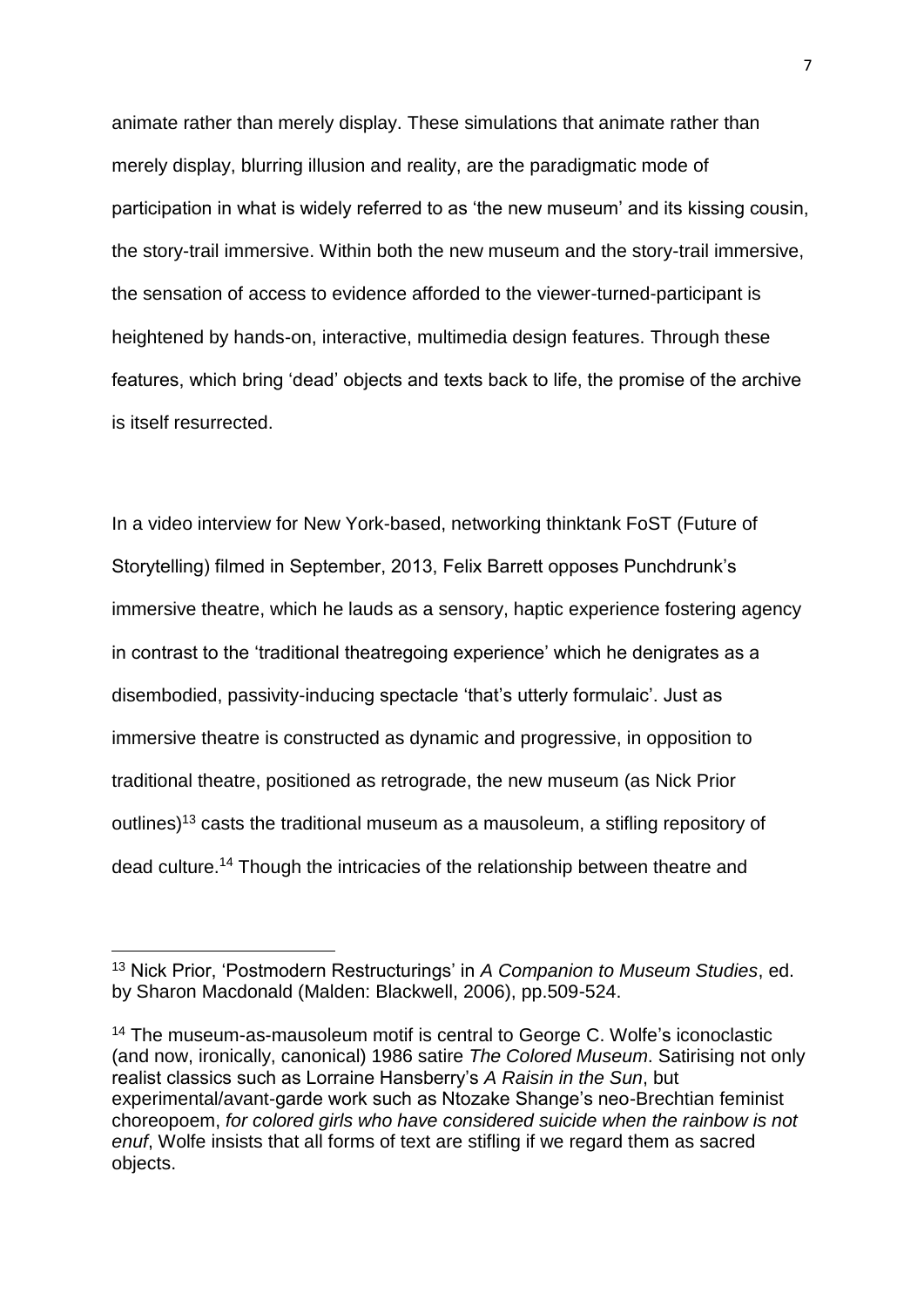museums is complex and contested, there is (as both Susan Bennett and Scott Magelssen observe) general agreement that museums have taken a theatrical turn 'offering exhibits and experiences that equip visitors with learning and invite them to step into roles that require real-time choices based on that learning'—learning that has 'become less about the objects and more about the experience'.<sup>15</sup> The Jurassic Park-style museum-as-theme park allows visitors to get viscerally close to material objects and allows curators to commodify visitor experience. The example on which Steenberg focusses is a role-playing exhibit that is an offshoot of the (much franchised) television phenomenon, *CSI*:

The key words appearing consistently across the marketing for *CSI: The Experience* include: immersive, interactive, hands-on, multi-media, and, of course, experience. The experience being offered here is one of role-play and the exhibit frequently addresses its participants directly [...] Even if these experiences are mass-produced simulations, they are always unique to the player/participant. Thus, the aura that might be lost from the postmodern artefact can perhaps paradoxically be found in the postmodern simulational experience.<sup>16</sup>

The impulse to restore materiality to discovery fuels the 'postmodern simulational experience' afforded by Punchdrunk in similarly paradoxical ways.

<sup>15</sup> Scott Magelssen, *Simming: Participatory Performance and the Making of Meaning* (Ann Arbor: University of Michigan Press, 2014), pp. 78-79. Susan Bennett, *Theatre & Museums* (Basingstoke: Palgrave Macmillan, 2013).

<sup>16</sup> Steenberg, p.141.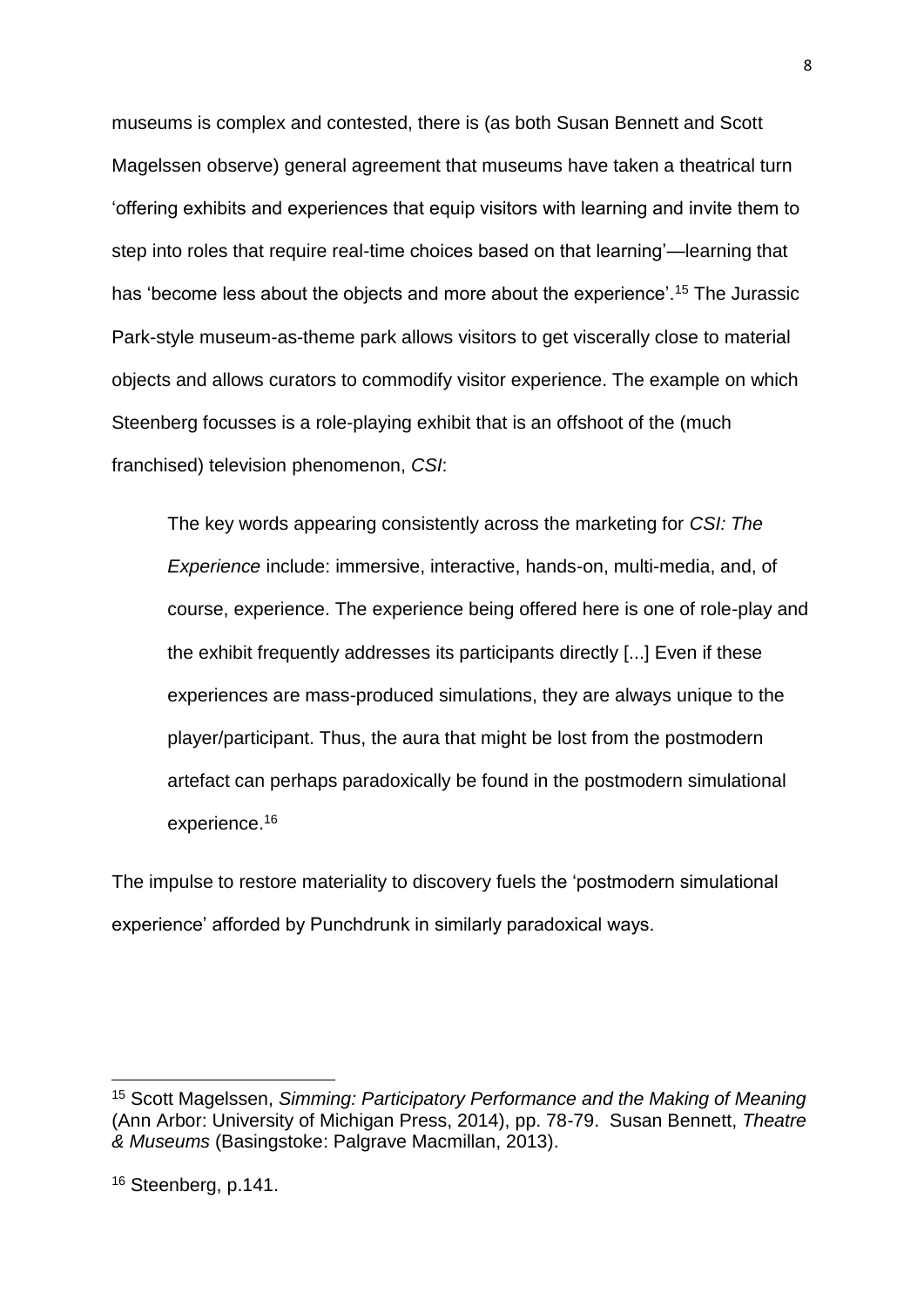As Michael Billington observes in his review of *The Drowned Man* (2013), <sup>17</sup> the fundamental mode of Punchdrunk performance is 'simulation' that seeks to 'blur the border between illusion and reality'. For the 2011 (New York) incarnation of their *Macbeth* adaptation, *Sleep No More*, the company went to even greater lengths to blur reality and illusion by making the McKittrick, an invented hotel, seem like a real hotel derelict since the outbreak of World War II. They created websites to 'document' the mythological cachet of the McKittrick arising from its use in filming by Alfred Hitchcock. This cachet is extended within the performance event, which 'restores' the (invented) McKittrick as a multi-storey cabinet of curiosities stuffed to the nines with what might be the most numerous and diverse collection of found objects to furnish any piece of performance in history. Though the idea is that these objects derive from previous eras of the Hotel's life, they were actually bought in flea markets to create a set that is a kind of *Wunderkammer*.

Steenberg identifies the *Wunderkammer,* privately-owned museums that became fashionable in the sixteenth-century, as prototypical manifestations of the contemporary forensic aesthetics. Revelling in the exotic aura of found objects, the *Wunderkammers* are privately-owned cabinets of curiosities in which the real and the fake, the made and the organic, are dizzily juxtaposed. Whereas the nineteenthcentury museum strives for arrangement, often through taxonomy, the *Wunderkammer* makes 'no distinction between the mythical, the cultural and the natural.' <sup>18</sup> In Punchdrunk's forensic story-trails we see, as Steenberg suggests, a

<sup>17</sup> Michael Billington, '*The Drowned Man: A Hollywood Fable—review'*, 17 July 2013 [<http://www.theguardian.com/stage/2013/jul/17/drowned-man-hollywood-fable](http://www.theguardian.com/stage/2013/jul/17/drowned-man-hollywood-fable-review)[review>](http://www.theguardian.com/stage/2013/jul/17/drowned-man-hollywood-fable-review) [accessed 15 June 2015]

<sup>18</sup> Steenberg, p.126.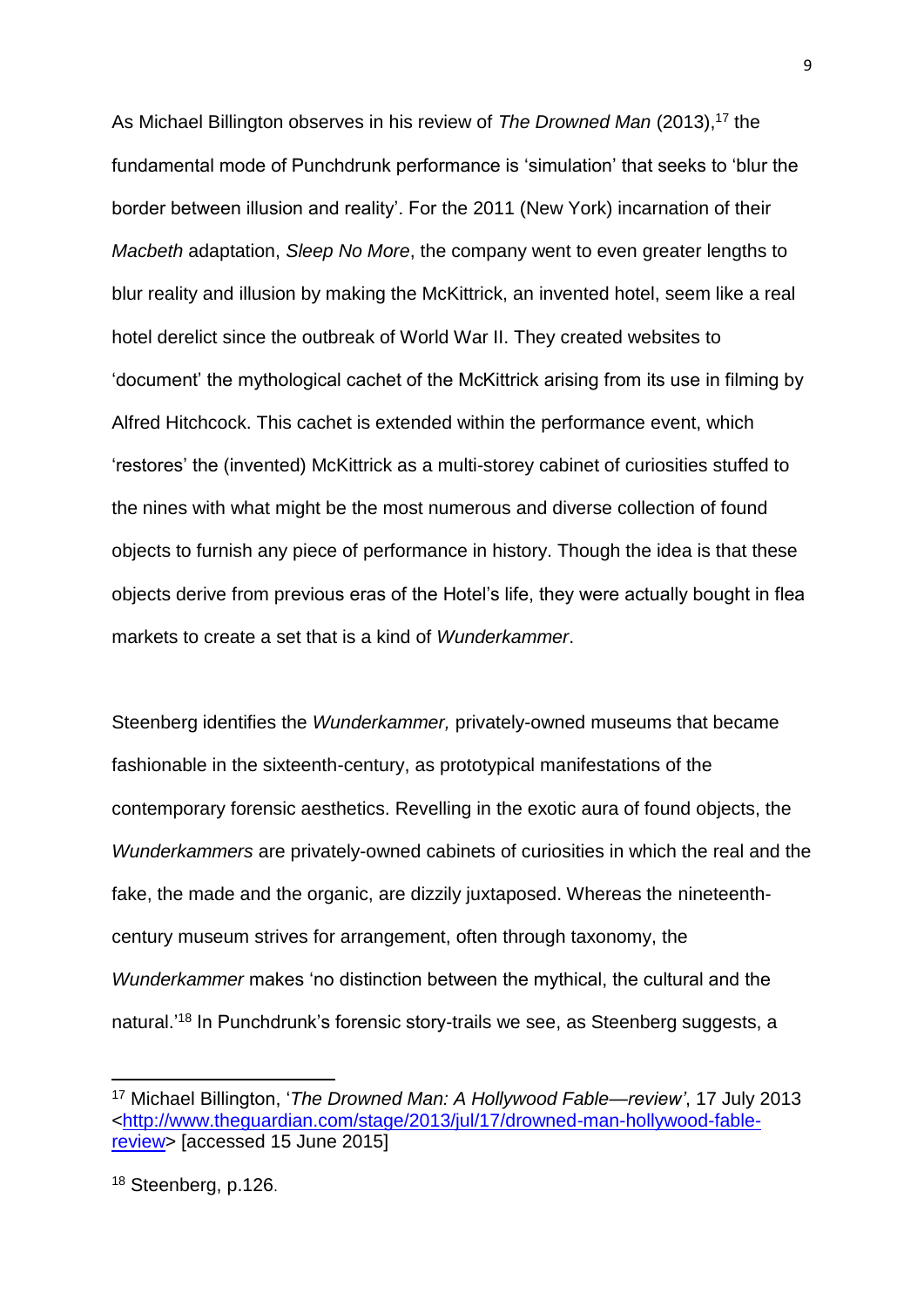return to the former augmented by a postmodern propensity for simulations that confuse mythical, cultural and natural.

The blurring of illusion and reality within simulations that fetishize the encounter with evidence informs the design of *OSF*, as it does the design of *Masque of the Red Death*, *The Drowned Man*, and *Sleep No More*. But while these Punchdrunk shows wrap participants *within* a forensic aesthetic, *OSF* deploys various kinds of lacunae to open a space between participant and aesthetic, a space for reflection on and resistance to forensic logic. In this way, *OSF* offers an encounter with uncertainty, with not knowing. Instead of making us feel a sense of superior understanding in accordance with forensic logic, *OSF* creates spaces of *un*knowing that make us conscious of the desires and assumptions we bring to our performance of participation here and elsewhere.

#### *One Step Forward, One Step Back*

*One Step Forward, One Step Back* inhabited the vast interior of Liverpool Cathedral during the post-Easter period of the year in which the city was European Capital of Culture. 2008 was the peak of the enormous wave of regeneration that transformed central Liverpool, and which saw the demolition of some listed buildings. A show, as I will detail, that interweaves motifs of spiritual and commercial aspiration, *OSF* opened at the same time as The Paradise Project was being completed. Now called Liverpool One, the Paradise Project gave the city-centre a makeover featuring giant, shiny new shopping complexes. Paradise is not exactly 'lost' for Tristan Sharps in the show he created for this cultural moment, but it is a concept that he wants to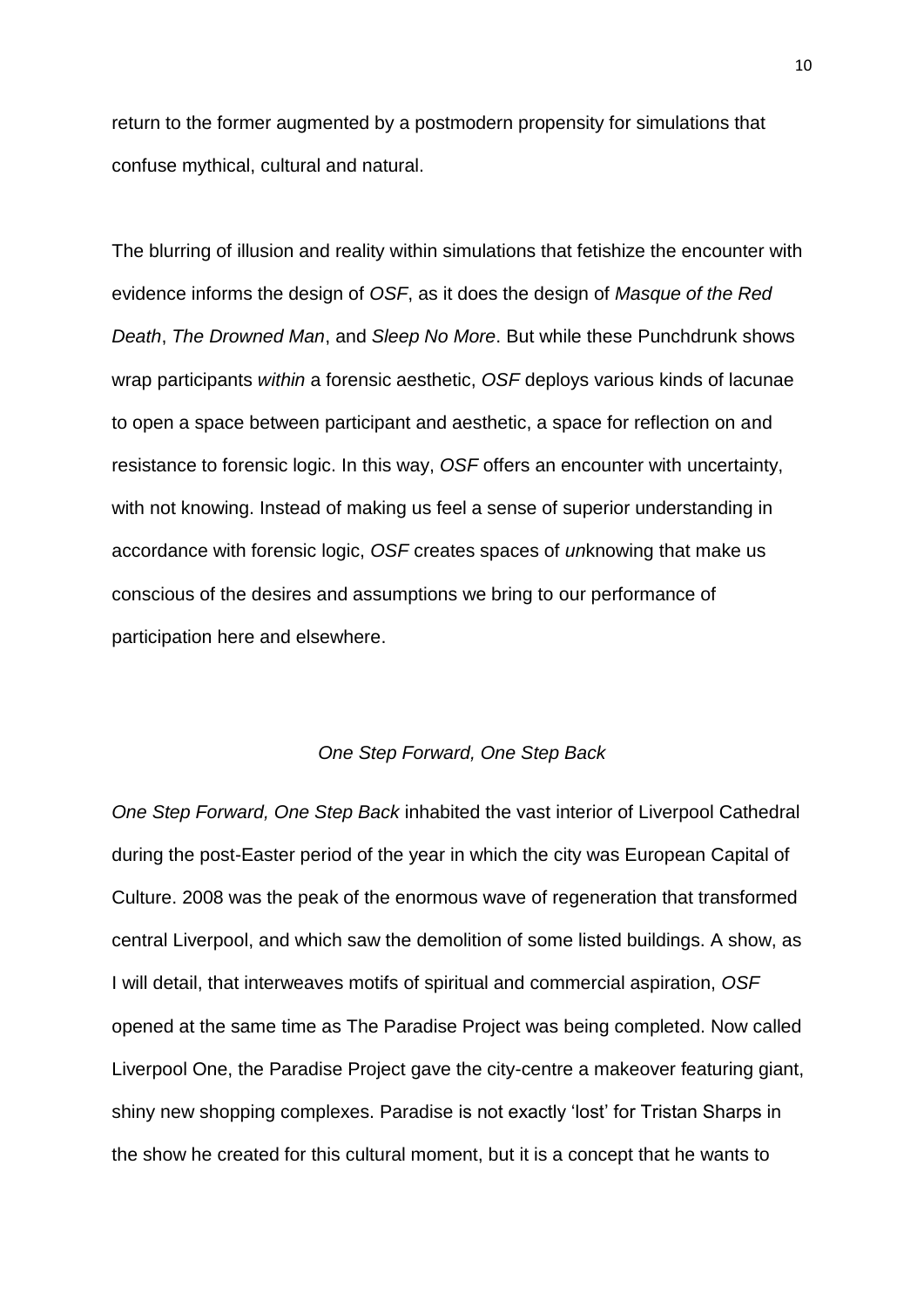rescue from the rhetoric of property development. It is through lacunae, gaps in the fugue of progression in which we are made to step out of and back in time, that we experience the epistemic jolt of seeing the terms of our participation laid bare. I will argue that, while Punchdrunk prick our appetite with the promise of access, encouraging us to forget ourselves, dreamthinkspeak want us to re-member the relationship of participation to cultural memory and ask: what are we searching for, what propels that search, and what do our searches leave behind?

In the waiting area just inside the imposing arched entrance to the Cathedral, we are grouped into three- or four-strong mini-audiences. Each group's first encounter is with a gentleman in Victorian attire who reads with passion the William Blake poem 'Jerusalem' <sup>19</sup>—until he stops, turns to us aghast, and shows us his book. 'The words, the words are falling off the page!' As he ushers us out in some distress, we are stopped in our tracks by an extraordinary reveal. In a *trompe l'oeil* enhanced by cunning use of a projector, the ceiling disappears and overhead wheel trolleys pushed by shoppers in a busy supermarket. The shoppers are oblivious to the other drama below. Our bibliophilic gentleman bustles us out toward a door along a dark corridor. We wait.

<sup>&</sup>lt;sup>19</sup> The anthemic 'Jerusalem' originates from the Preface to Blake's epic poem, *Milton*, first published in 1808. It reads: 'And did those feet in ancient time|Walk upon England's mountains green:|And was the holy Lamb of God,|On England's pleasant pastures seen!|And did the Countenance Divine,|Shine forth upon our clouded hills?|And was Jerusalem builded here,|Among these dark Satanic Mills?|Bring me my Bow of burning gold;|Bring me my Arrows of desire:|Bring me my Spear: O clouds unfold!|Bring me my Chariot of fire!|I will not cease from Mental Fight,|Nor shall my Sword sleep in my hand:|Till we have built Jerusalem,|In England's green & pleasant Land.' William Blake, *Milton*, (Boulder: Shambhala Press, 1978), p.62.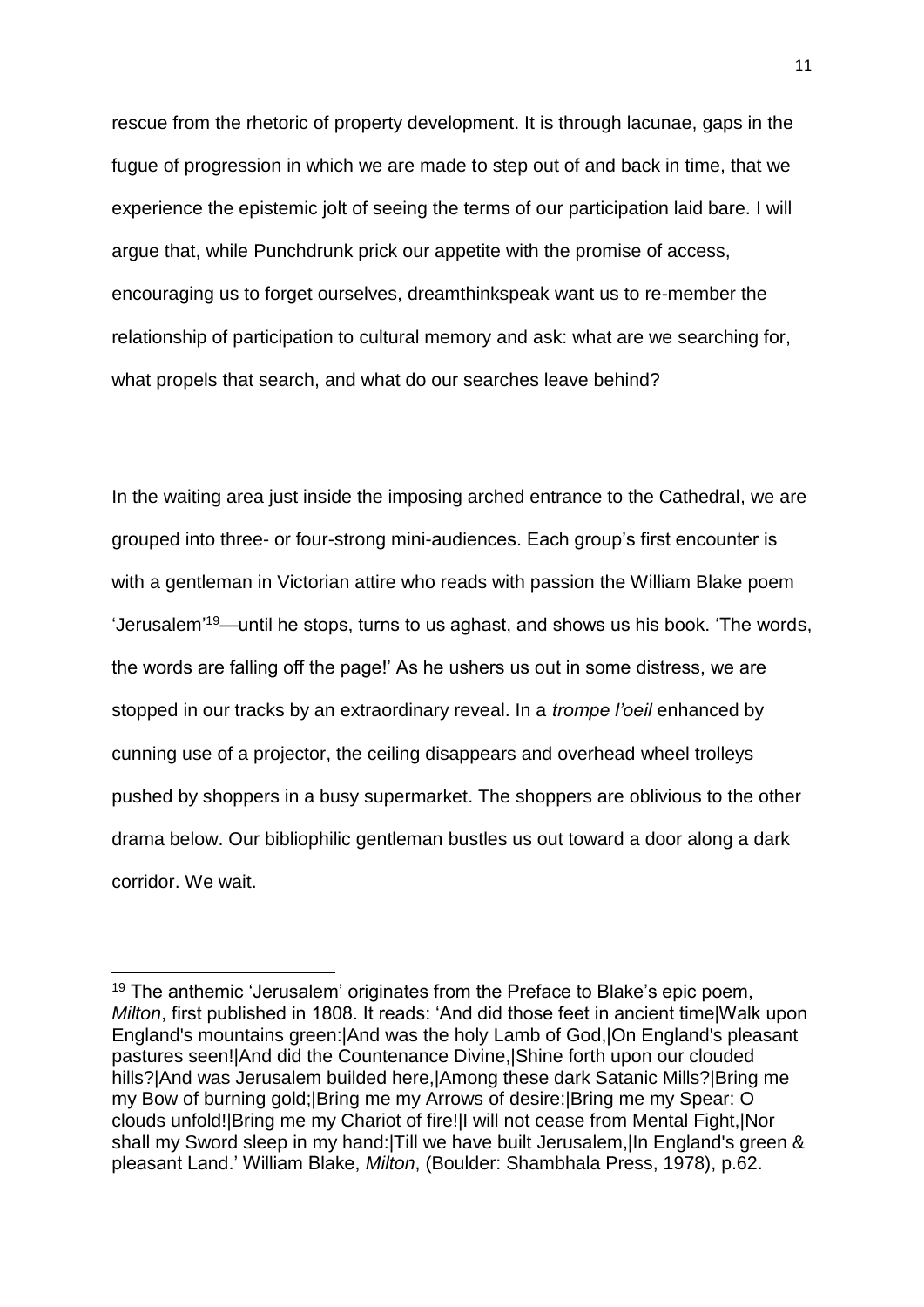

Figure 1: Shoppers overhead. Photograph by Lois Maskell (Set Designer). Concept and Artistic Direction by Tristan Sharps.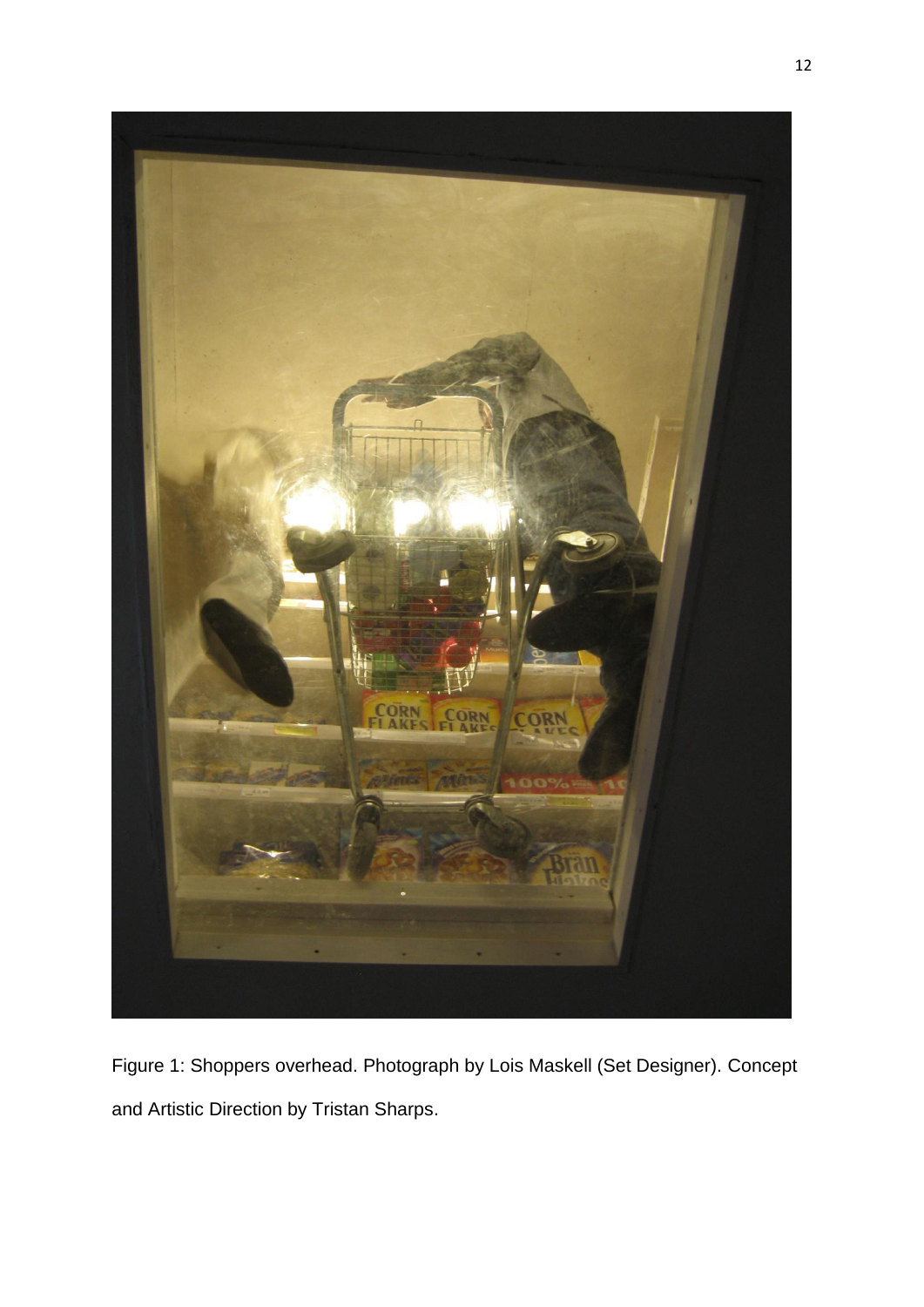Someone may knock on the door, or, after a while, the door will slowly and slightly open. Peeking inside, we can see a polygonal room. Facing each wall is a red-suited figure. Huddling over portable heaters, the red figures tap away at identical computer terminals in doleful unison. After a while, shyly at first, they start to look round at us. Eventually, we are being stared down by a battalion of bedraggled Santa Clauses. Pausing from their weary typing of (what the more inquisitive observers will detect to be) shopping lists, the Santas seem faintly sheepish at first, then increasingly ashamed. The scene reads as a sardonic betrayal of the magic of Christmas.



Figure 2: Bedraggled Santas. Photograph by Lois Maskell (Set Designer). Concept and Artistic Direction by Tristan Sharps.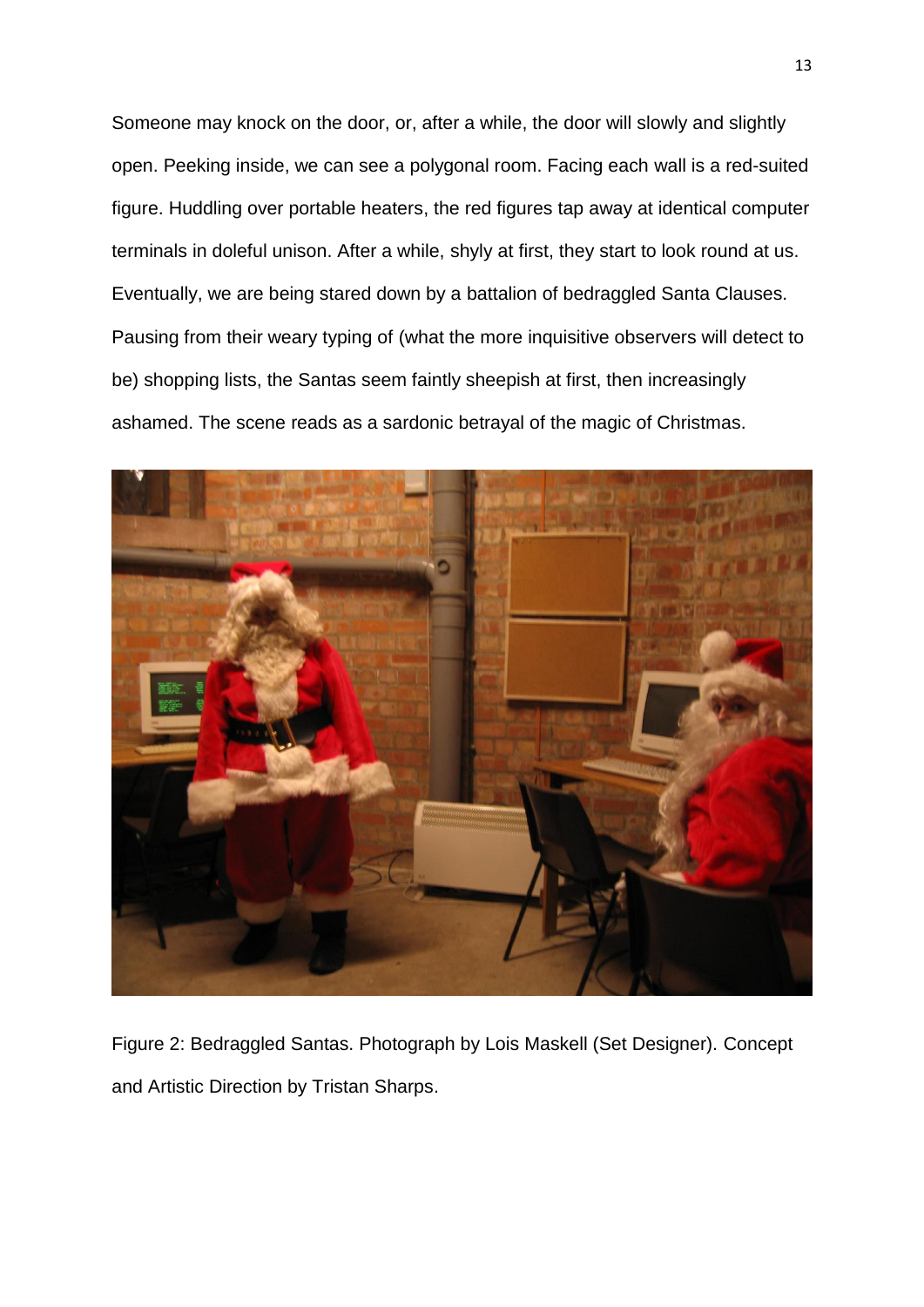The soulless input of the lists seems to counterpoint the words of *Jerusalem* falling off the page in the opening scene, perhaps signalling an enslavement of language to mechanical labour. As these thoughts float around in my head, I am entreated to move on. If observers do not leave this scene quickly, the Santas will become increasingly agitated, their faces becoming as red as their suits; it is clearly not something they want us to witness. They point us further down the corridor.

We make our way to a similarly shaped and proportioned, oddly polygonal room. This one, however, is literally and metaphorically warmer, lovingly furnished in rich, polished woods. Instead of the portable heaters and soulless PCs, there are floor-toceiling bookshelves brimming with hardbound books. Two more Victorian gentlemen (referred to by Sharps in an interview as 'failed philosophers') are labouring to piece *Jerusalem* back together, each word a fragment of paper that they move around like a jigsaw. Shortly after, we see their companion, the bibliophile figure from the opening scene. Alone by a lamp, he has few words now and seems unable to engage, gesturing more desperately now for us to move on. The room darkens to cue our exit, but as we are leaving a scene of trolley-pushing shoppers again appears over our heads; this time they are in a park, cherry blossom falling around them like snow. This shopping snow-scene fades out, and the supermarket from the first scene re-appears; except now we are directly below a checkout counter. Pausing momentarily from the production-line repetition of scanning, the checker peers down at us: it is one of the Santas. The philosopher exhorts us to keep moving.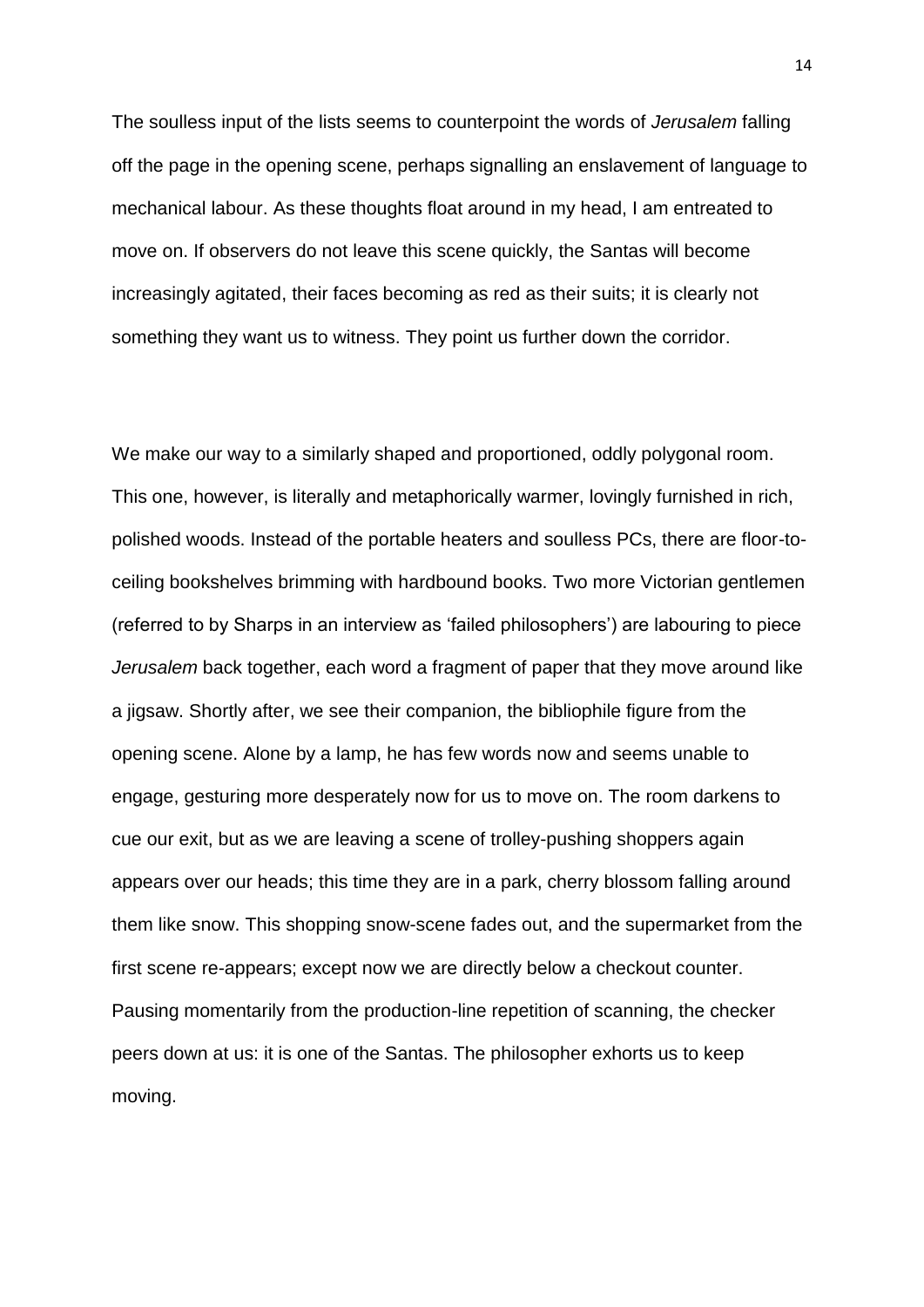What unites the otherwise oppositional characters (the philosophers and the Santas) is that they collectively point us ever on, ever upward. The effect of this continual pointing upward and onward is disconcerting and palpably paradoxical, clashing with the continual exhortations to pause, to reflect, to take time out and step back. Our journey echoes the poet's epic, allegorical ascent to Heaven in a text which Sharps cites as a key inspiration for *OSF*: Dante's *Divine Comedy*. As in the *Divine Comedy*, the focus on guidance is married to a sense of epistemological crisis. Like Dante's, our journey is a comedic but profoundly soul-searching journey one in which we reflects on our own agency. While Dante is guided through Hell by an ancient—the Roman poet, Virgil—we have the philosophers. Through Heaven, Dante is guided by Beatrice, the ideal woman and muse, inspired by a real woman he met in his younger days. Our Beatrice is a similarly worldly and other-worldly presence. After a steady upward journey, we suddenly realize how far we have ascended as we look down hundreds of feet to see a figure in the brightest of blue dresses, a distant yet dazzling vision against the expanse of ochre. She glides a celestial, arcing path toward the altar, turns to us with angelic calm and points skyward before arcing back toward and beneath us, disappearing from view.<sup>20</sup> While there are many moments in *OSF* that makes us stop and think, these are mostly sardonic in tone. The appearance of the Beatrice figure is a different kind of epiphany. After all the cautionary moments, this is a surprisingly joyous and magical, dream-like one. It is perhaps designed to remind us of the power of wonder. Sharps wants us to dream,

 $20$  There were actually three actresses playing the Beatrice role, working in a loop so that one was always in view of the audience as each slowly describes their arc. I thank Chris Tomlinson, who was Assistant Director to Sharps, for detailing this and other logistical aspects.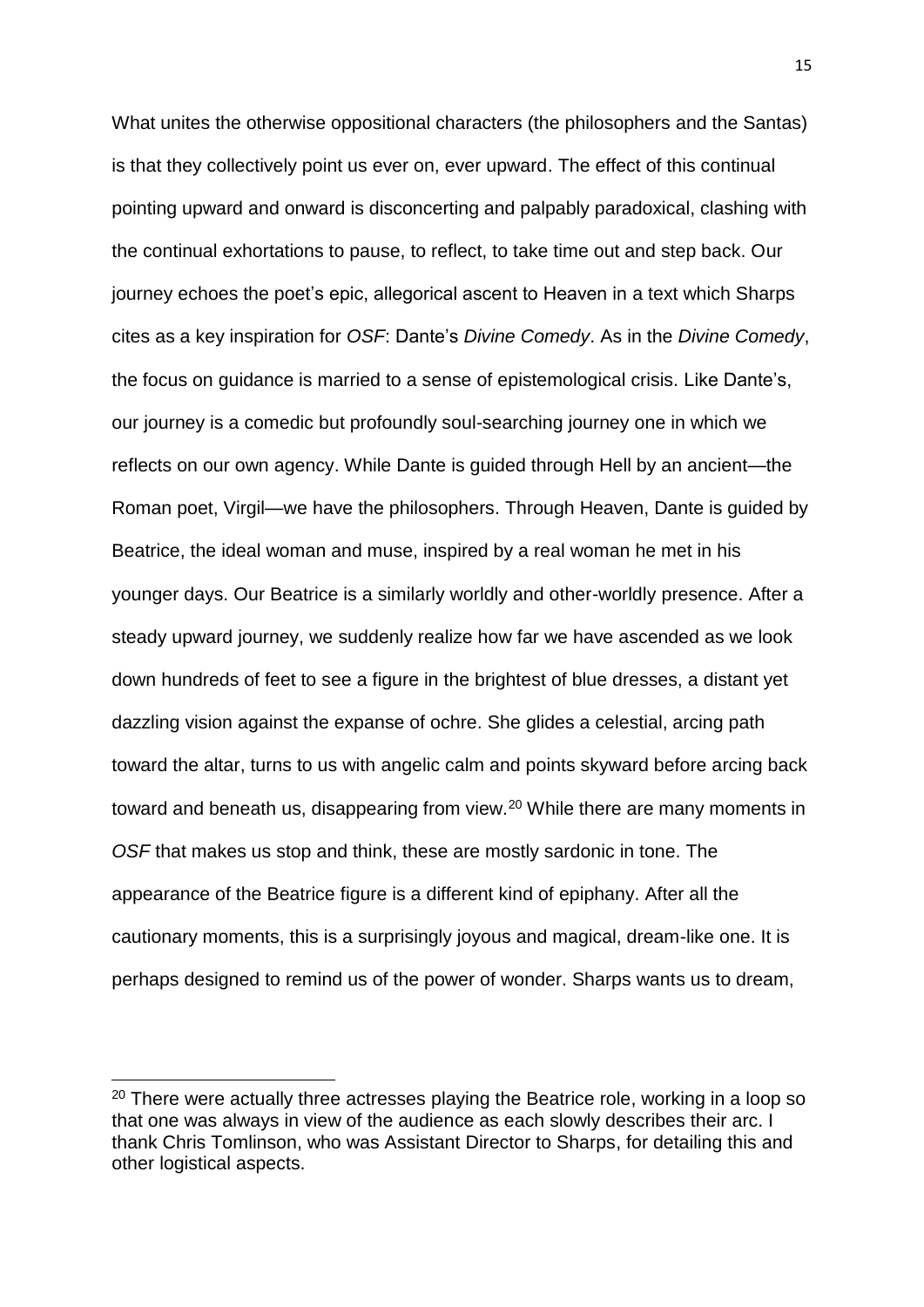but, as the final phase of the show will demonstrate, he wants us to reflect on our dreams.

Finally, we ascend the bell-tower (one of the world's largest and highest) to reach the heaviest, functioning ringing-bells on the planet. Now, though, their ring is eerily silent, as if we have become deaf to their toll. Finally, we are out on the roof, 300 feet above the city. There are tourist-style, binocular telescopes promising a better view, vision beyond the cranes. But these ones are trained on particular windows in a building a few hundred feet away. In two of the rooms within the building, we see a library, and what looks like our philosophers, one gazing back at us, the other engaged in quiet study. In another window, we see our Santa Clauses working flat out to wrap and label our presents.

Charlie Dickinson, who played the bibliophile of the opening scene in many performances of the show, offered cogent observations about guidance thematically and about Sharps's guidance to the actors in rehearsal:

The philosophers are searching for knowledge; other more potent minds have seduced them but not given them the full picture. Tristan's interested in the spiritual guides—Milton, Blake and Dante. What links them is love. And the understanding that comes with love. The philosophers don't get this as they are experiencing it second hand.

Dickinson's interpretation is worth underlining: the philosophers are in thrall to 'second hand experience' because 'other more potent minds have seduced them but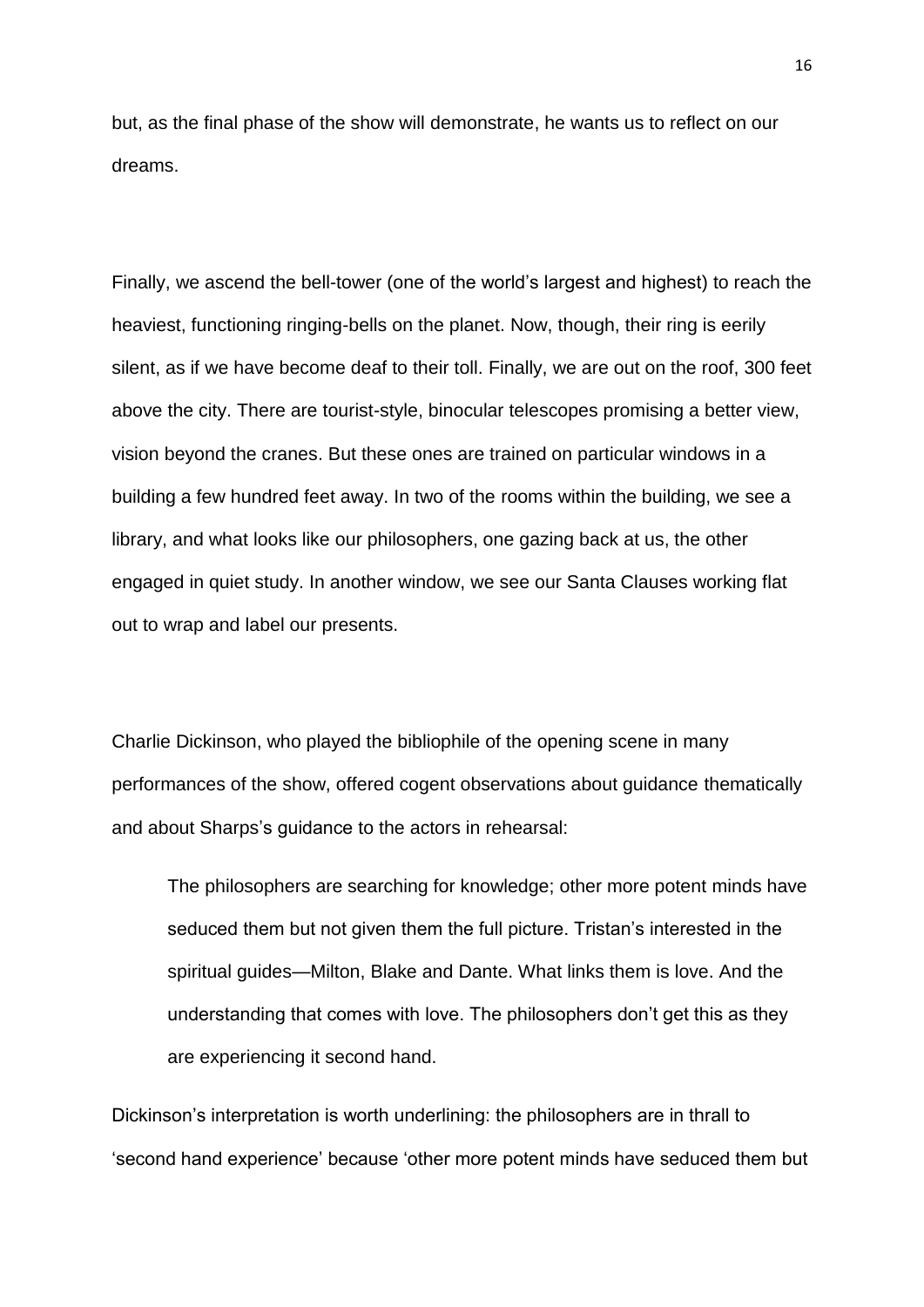not given them the full picture'. The idea that 'what links them is love' might seem hazily sentimental, but I read 'love' here to mean that which is beyond the evidential. It means building an understanding of oneself over time and through genuine dialogue with everything one encounters culturally. This, I will argue, could not be further from the forensic logic that aligns interaction with immediate, visceral, spectacular, interactive experience in which the participant surrenders their awareness of themselves.

### Search Warrant

The experiences facilitated by both dreamthinkspeak and Punchdrunk—offering different kinds and levels of engagement that some participants process with one another outside the event through social media—have often been described as being more akin to videogaming than to watching a play in a theatre. In 2009, intermediality theorist Marie-Laure Ryan felt the need to add a new facet to her influential typology of the kinds of immersion operative within videogaming. Previously, she had conceived three kinds: spatial, temporal, and emotional. Now, she added the epistemic, which isolates as a form of immersion the participant's search for knowledge. Ryan states that the 'prototypical manifestation of epistemic immersion—the desire to know—is the mystery story. The player impersonates the detective and investigates the case through the standard repertory of computer game actions: moving the avatar through the game world, picking up tell-tale objects, and extracting information.' As Rosemary Klich testifies, many participants report moving through Punchdrunk pieces something like an 'avatar' and 'picking up tell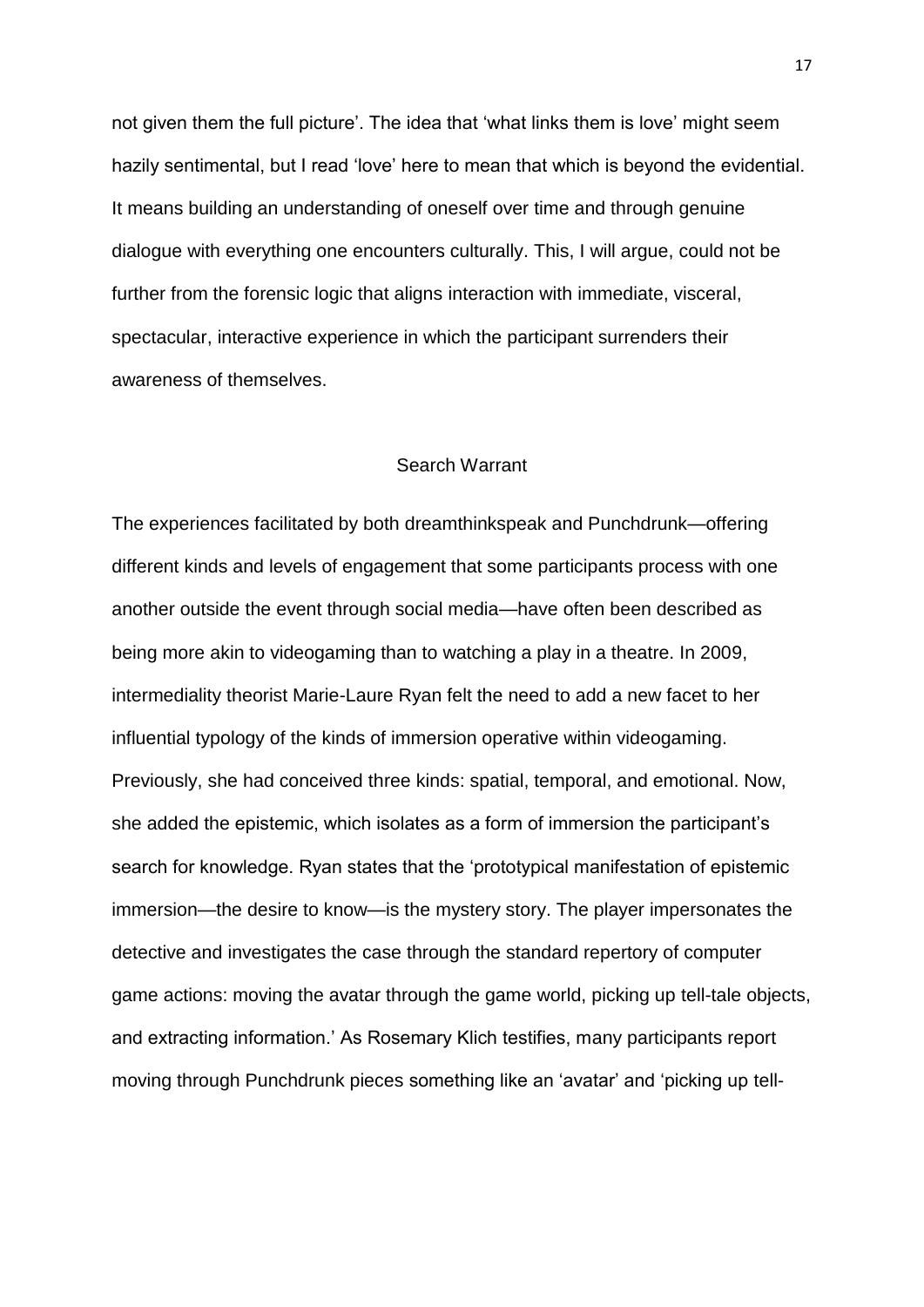tale objects' as they seek to 'extract information'.<sup>21</sup> Klich identifies herself as one of these participants, stating that the 'notion of epistemic immersion particularly resonates with my experience of adventuring through *Masque of the Red Death*, hunting clues to the "hidden story" I had read about beforehand online, or trying to make sense of postcards, drawings and photographs dispersed across different rooms and levels in *The Drowned Man*.' She cites Colette Gordon's pithy observation that 'audience members proceed as if issued with a search warrant.'<sup>22</sup>

To Ryan's notion of epistemic immersion I would add the caveat that, for epistemic immersion to take place, the participant must be allowed to disappear, to lose themselves in their investigation. Punchdrunk's Artistic Director, Felix Barrett, states that if 'ever an audience becomes aware of themselves as audience, then we've probably slightly failed.<sup>'23</sup> Measures taken to help achieve this include the Punchdrunk mask. Experienced by many participants as anonymizing and disinhibiting, the mask engenders a degree of disappearance; a further degree is engendered by the darkness of many story-trail performance environments (including Punchdrunk's). Another measure taken is that, in many immersive events (again including Punchdrunk's), we are given a set of rules before we begin about what we are and are not allowed to do. These rules are issued in writing, by a performer/facilitator in front of us, or by a voice over a loudspeaker. Such inductions

<sup>21</sup> Rosemary Klich, 'Playing a Punchdrunk Game: Immersive Theatre and Videogaming', *Framing Immersive Theatre and Performance: The Politics of Participation*, ed. by James Frieze (Palgrave Macmillan; forthcoming).

<sup>&</sup>lt;sup>22</sup> Gordon qtd. by Klich.

<sup>23</sup> Barrett qtd in Machon, *Immersive Theatres*, p.161.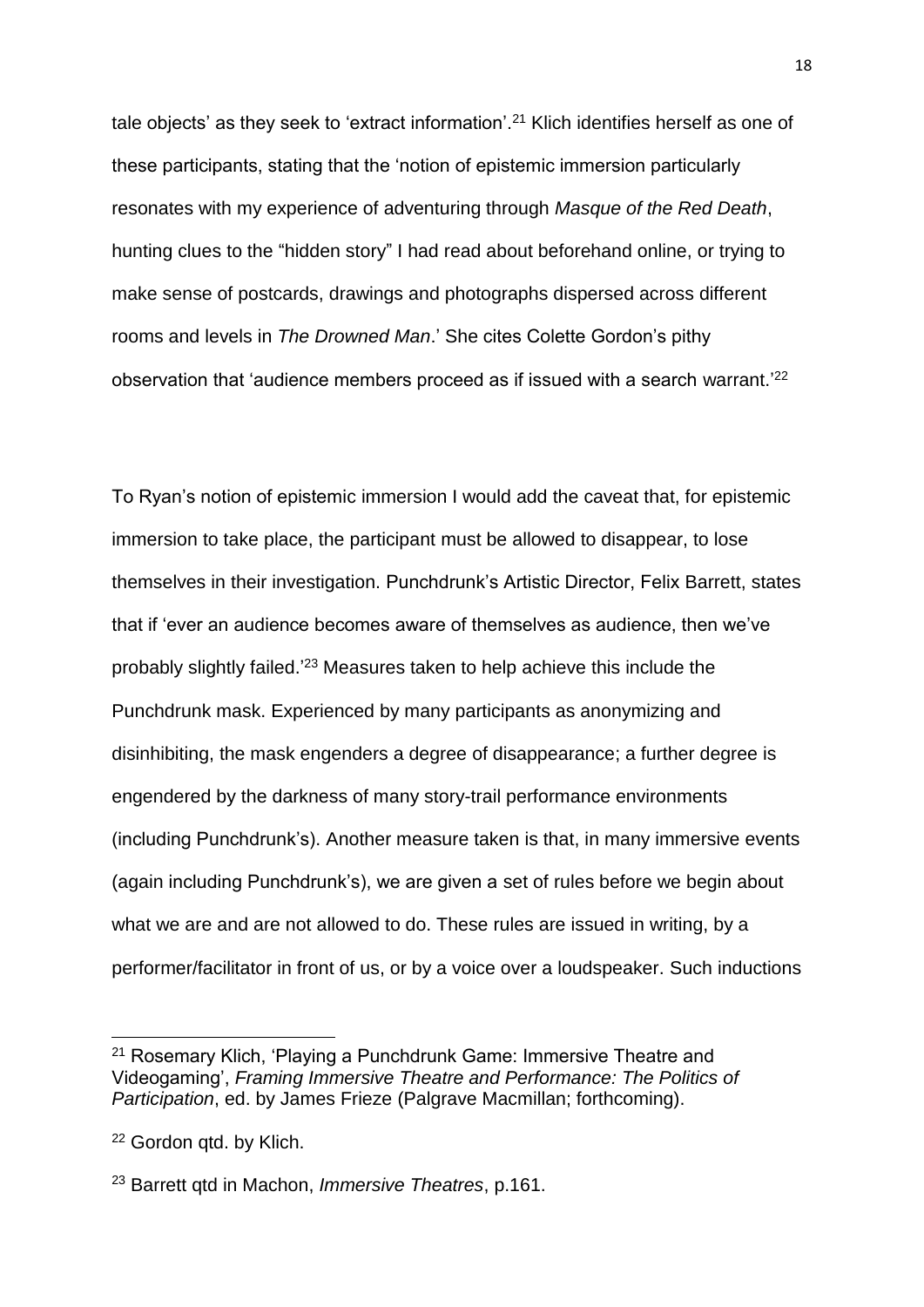tend to give me the feeling that there is a desire on the part of the facilitators to get the pragmatics over with, so that pragmatic problems do not interfere with our sense of escape.

All of these measures attest to Barrett's desire to 'keep the lid closed so no light from the real world enters in, figuratively or literally!<sup>24</sup> Once sealed, there is little guidance for the promenading participant. The mystery story, in these conditions, is experienced as a fugue: a trail of cryptic revelations that spur us on to know more, maintaining our desire to reach a higher level access without it ever being entirely clear what we are accessing. A sense of access promised and endlessly deferred is essential to the stimulation of desire for knowledge that fuels epistemic immersion. Articulating the particular sense of fugue engendered by the internet age, Miranda July wryly observes: 'We haunt ourselves, googling our own name, perpetually clicking on search—because if we're always searching then we never have to notice that we've found it, we're there, this is really it.' The haunted promise of continually deferred access to something secret, something hinted at and rumoured, is crucial to what is in several respects—including global impact and commercial success—the apotheosis of Punchdrunk's work and of immersive theatre production as both live event and internet sensation, *Sleep No More*. Bill Worthen details these secrets just out of reach, including the elusive carrot of 'access to the fabled sixth floor' of the fictional McKittrick Hotel in which the event takes place. <sup>25</sup> This privilege and others,

 $24$  Ibid.

<sup>25</sup> W.B. Worthen, 'The Written Troubles of the Brain: *Sleep No More* and the Space for Character', *Theatre Journal* 64.1 (2012), pp.79-97 (p.95).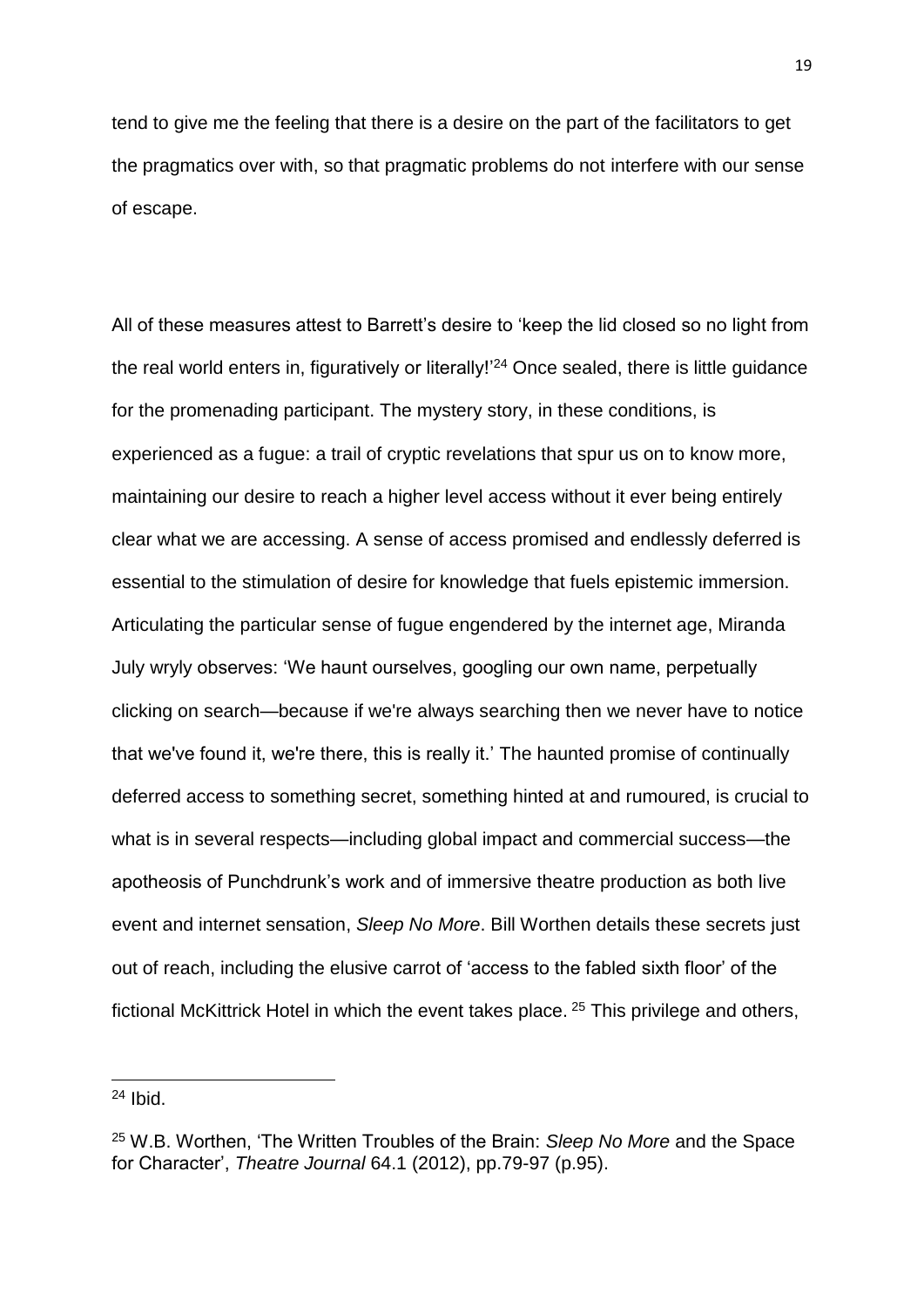such as rare and apparently individually tailored one-to-one performances, are mythologised by blogs and fan sites that extend the event. Drawing on testimony from fellow participants, Worthen conveys how the sense of the occasional one-toones performed to chosen spectators are perceived by many as hidden treasures.

While the opposition of Santa Clauses and shoppers to poets and philosophers is a key motif, *One Step Forward* is a story, like *Sleep No More*, in which meaning is not only enhanced but generated by the spaces through which we move. Sharps states that it was the combination of the grandiose and the secret that drew him to the Cathedral as a site for the Liverpool performance: 'you cannot fail to be struck by the sense of this huge interior space, but there are also an extraordinary number of interconnecting passageways that you don't see' on a public tour.<sup>26</sup> As well as the august, open spaces, we are indeed afforded access to confined quarters inaccessible to (ordinary) tour groups. Crucially, though, the things we find there are *in*accessible, frequently stopping us in our tracks and turning our gaze back on itself. We find ourselves in stairwells or corridors, walking over small wooden bridges to nowhere or suddenly shut in by aluminium barriers. These spaces trip us up rather than spur us on. Just as we think we are stuck, glimpses are revealed of worlds lost or buried in time. In one such apparently void space, grey snow falls as we walk across it and a wan light reveals a half-buried building shaped like a question-mark but glowing in the distinctive orange of a Sainsbury's supermarket. It feels like we have found ourselves in a Nuclear winter. By the time we reach a second

 $\overline{\phantom{a}}$ 

 $26$  These comments are made in an interview with Shehani Fernando, 'Milton on Merseyside' (online video feature), *The Guardian*, 2 May 2008 [<http://www.theguardian.com/arts/video/2008/may/02/one.step.forward>](http://www.theguardian.com/arts/video/2008/may/02/one.step.forward) [accessed 9 February 2015].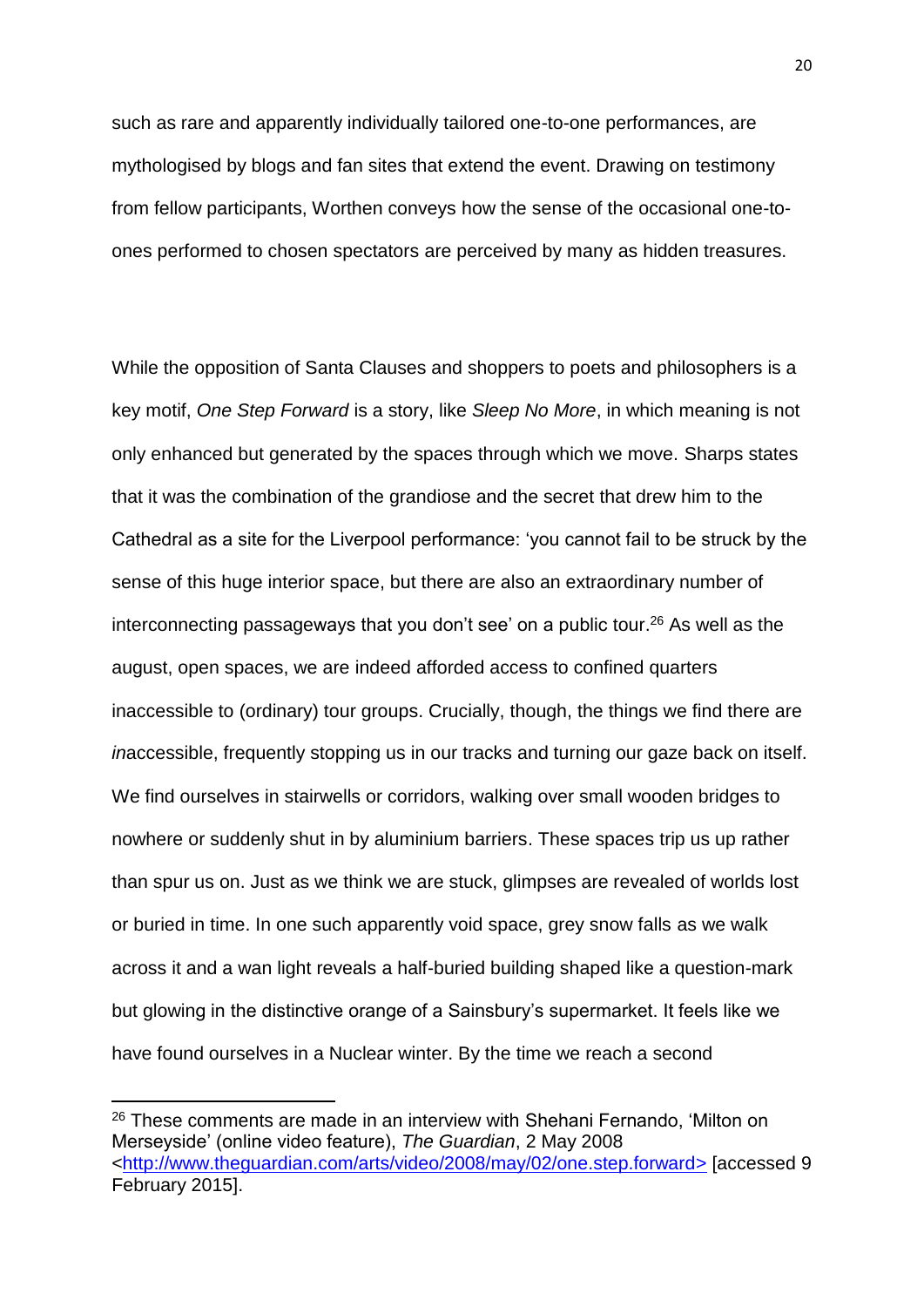snowscape, we find beneath us a partly-real, partly fantastic Liverpool in faded miniature, replete with what seem to be skyscrapers, high-tech shops, offices and eateries, and a cathedral. As we walk over a makeshift bridge in an eerily void passageway, a detailed outline map of Liverpool's skyline, in light that is somehow both sepia and neon, lights up beneath us then disappears as soon as we are over the bridge.

The interplay of deliberation (the evocation of a distinct world and a clear thematic opposition between consumer habits and spiritual enrichment/enlightenment) and meandering (the freedom to explore interesting, confusing spaces as we follow or fail to follow what is a narrative only a loose sense, full of gaps and intriguing ambiguities) is one that characterizes many participatory performance events. In *One Step Forward*, how we are compelled to move, and how our movement is hampered or deterred, are foregrounded in relation to the thematic tensions between static remembering/preserving and fugue-like forgetting/re-inventing. Though we enter the performance in groups of three, there is no desire on the part of the facilitators of our experience to split up (as occurs in some immersive performances) $27$  people who come to the event together. As soon as we have left the first segment of performance, we are free to wander at whatever pace we want. Standing out against this background of freedom, the moments where we are

<sup>27</sup> A recent example of this is Coney's *Early Days (of a better nation)*, first staged in 2014, in which we are each cast as a representative of one of three regions of a fictional country in crisis. Each region works and sits separately within the emergency parliament in which the needs of each region are negotiated in relation to the country's resources. Those who arrive at the event in pairs or groups are given cards of different colours signifying the different interest-groups, so that friends are divided across the three regions.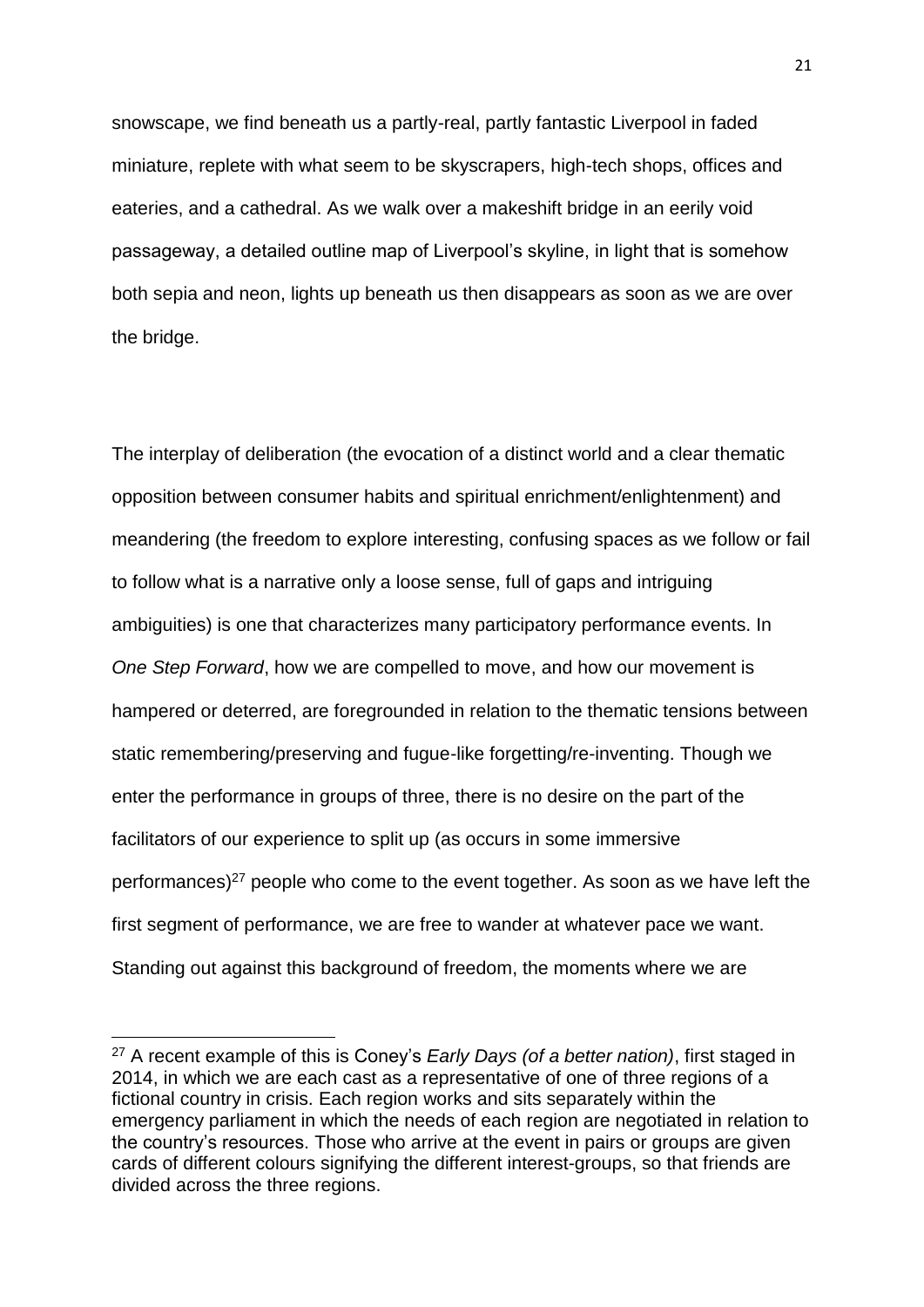shepherded by the Santas and the philosopher register decisively as moments of coercion. Steady movement upward and onward provides a sense of propulsion that is cut by sudden shifts of scale and perspective and by mini-time-warps—primordial irruptions and visions of a post-apocalyptic future. While there are tropes of showing, revealing, there are equally tropes of burial (snow-covered supermarket) and disappearance (the words falling off the page, the lost city).

The participatory performances that I find most rewarding are those that put participation in crisis. Though I am focussing on Punchdrunk's brand of story-trail performance as my main point of contrapuntal reference in this essay, *many* brands of participatory performance strive to seal off the world of the event from the world outside it. This striving can produce moments in which the thinness, or fragility, of the contract that we enter into as participants of such events becomes awkwardly apparent. Richard Talbot points out the frequency of collisions between the 'play' world and the outside world in performances within the InOnTheAct Festival (Salford Quays, 2012).<sup>28</sup> Sophie Nield describes how an encounter with a monk in a show by Goat and Monkey made her uneasily aware of her 'not-mediaeval clothes' and 'notmediaeval bright green handbag'.<sup>29</sup> While such moments are usually suppressed or scuttled around by facilitators, sometimes by improvisation that steers our attention away, ignoring them, the lacunae within *One Step Forward* seem to build *toward*  such collisions of the everyday and play worlds. With its motifs of masks (like those

<sup>28</sup> Richard Talbot, 'She Wants You to Kiss Her: Negotiating Risk in the Immersive Theatre Contract', *Framing Immersive Theatre and Performance: The Politics of Participation*, ed. by James Frieze (Palgrave Macmillan; forthcoming).

<sup>29</sup> Nield, p.531.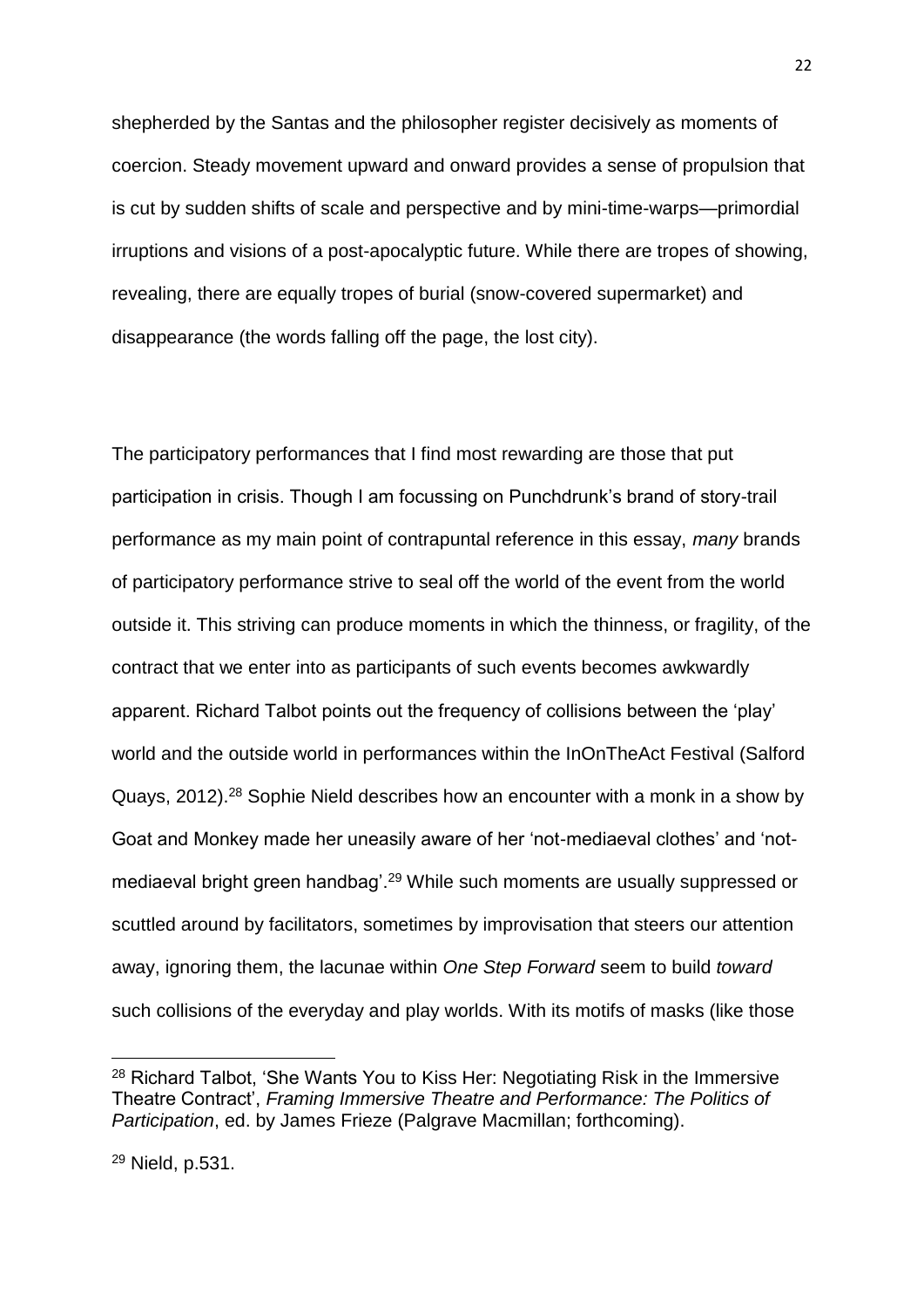of the Santas and the Cathedral itself) slipping, *One Step Forward* wants us to feel the thinness of the contracts that we enter into. Talbot describes how the producers of *You Once Said Yes* (Look Left, Look Right) 'try to limit unhelpful "mis-keying" by figures out-of-the-frame: security guards; local police; actors from other shows recognised by audience members; and interruptions from members of the general public.'<sup>30</sup> Such 'mis-keying', in contrast, propels *One Step Forward*, which is a tissue of interruptions and collisions between perceptual frames. Our journey is defined by lacunae as much as by progression. It is through these lacunae that we realize the lessons of our quest precisely at the moment when we thought we had reached a void. This is the opposite of the strangely vacuous emphasis on stimulation and the promise of more that is intrinsic to forensic spectacle. Our egress to the roof of the Cathedral is an apparent re-emergence into the world that soon leads us back, through the doctored telescopes, to the tricks of illusion. We are actively staged as a spectacle for passers-by as we stand on the roof of the Cathedral facing in the same direction. Judging by the telephone call to which Merseyside Police responded early in the run of *OSF* reporting an imminent mass suicide attempt, the participants that night looked to someone like they were planning to jump off.

## Momentum and Regression

As its title suggests, there is a dialogue between momentum and regression in *One Step Forward, One Step Back*. The title might be a commentary or a prescription. As commentary, it suggests the need to be careful about progress, asking us to

<sup>30</sup> Despite these efforts, an Edinburgh performance of *You Once Said Yes* 'was halted by police as the heist scene involved a driver in a balaclava' and 'in Camden, a participant went off on a long walk with a non-player convinced they were an actor.'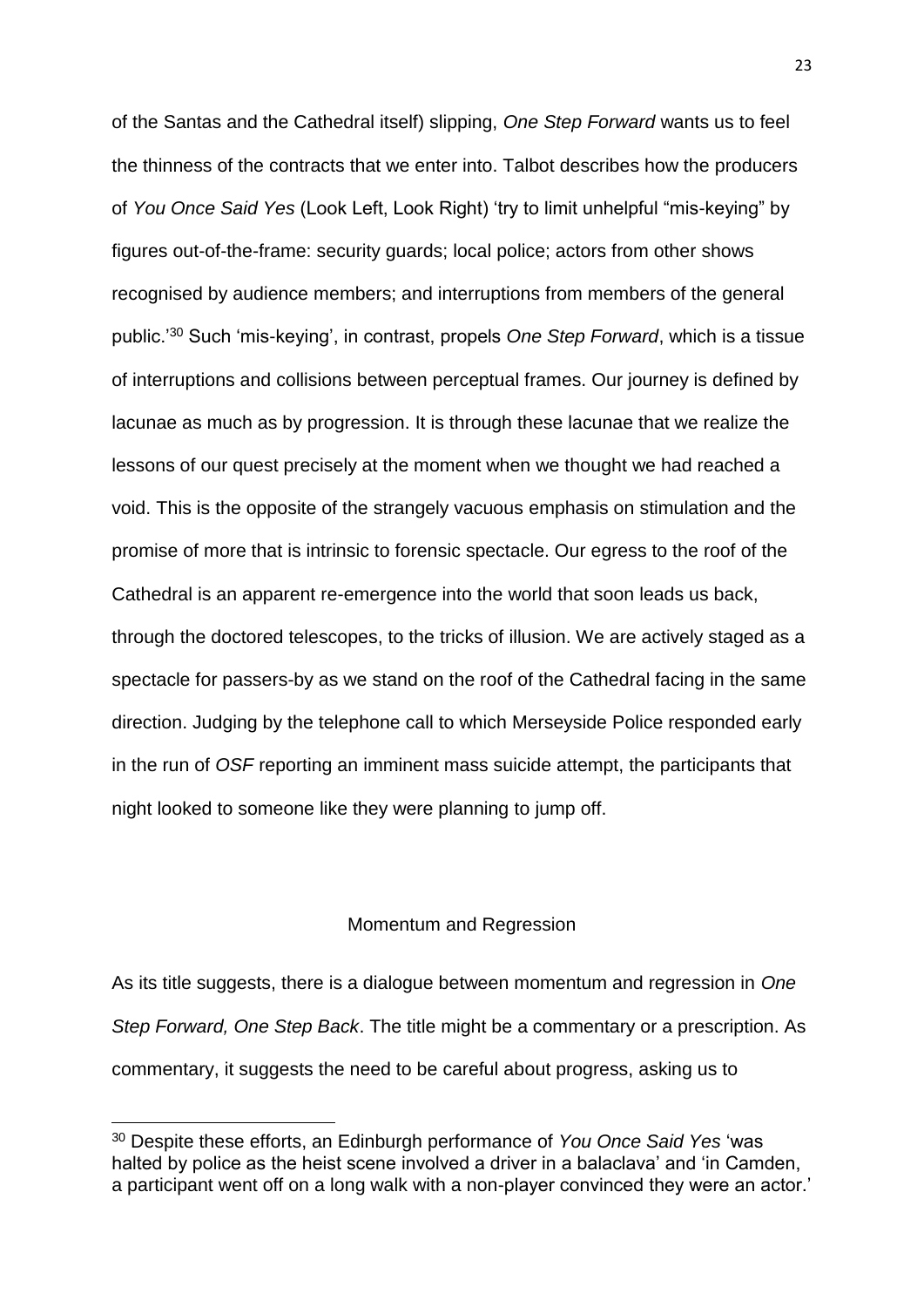consider what we lose in the name of regeneration dressed up as glossily futural. As prescription, it exhorts us to take a step back, to retreat and to dig, to actively revisit the products of previous generations, not to live in the past so much as take a broader, epochal view.

*One Step Forward* is the first part of what would become (rather than being preconceived as) a trilogy of works about regeneration. All three pieces interrogate how we carry forward or obliterate the pasts that generate our present as we try to shape the future. *One Step Forward* was followed in 2010 by *Before I Sleep*, a meditation on Chekhov's *Cherry Orchard* using a derelict Co-op building in Brighton; and in 2013 came *In The Beginning Was The End*, which took place in London's Somerset House. As Brighton-based arts journalist and dreamthinkspeak buff Bella Todd notes, both of these pieces take advantage of a historical moment in which buildings with rich histories have been stripped down in readiness for renting out. Escorting Todd and her *Time Out* interview crew 'down a dark alley between Somerset House and what were the King's College science labs, Sharps points to a signpost that reads "Designated Contaminated Waste Route" and reflects that "the faster the pace of regeneration, the faster the pace of degeneration".'<sup>31</sup> As we confront the snowscapes of *OSF*, Sharps wants us to consider the value of historical knowledge in planning the future.

<sup>31</sup> Bella Todd, 'Dreamthinkspeak's secret apocalypse', *Time Out*, 31 January 2013, [<http://www.timeout.com/london/theatre/dreamthinkspeaks-secret-apocalypse>](http://www.timeout.com/london/theatre/dreamthinkspeaks-secret-apocalypse) [accessed 6 February 2015].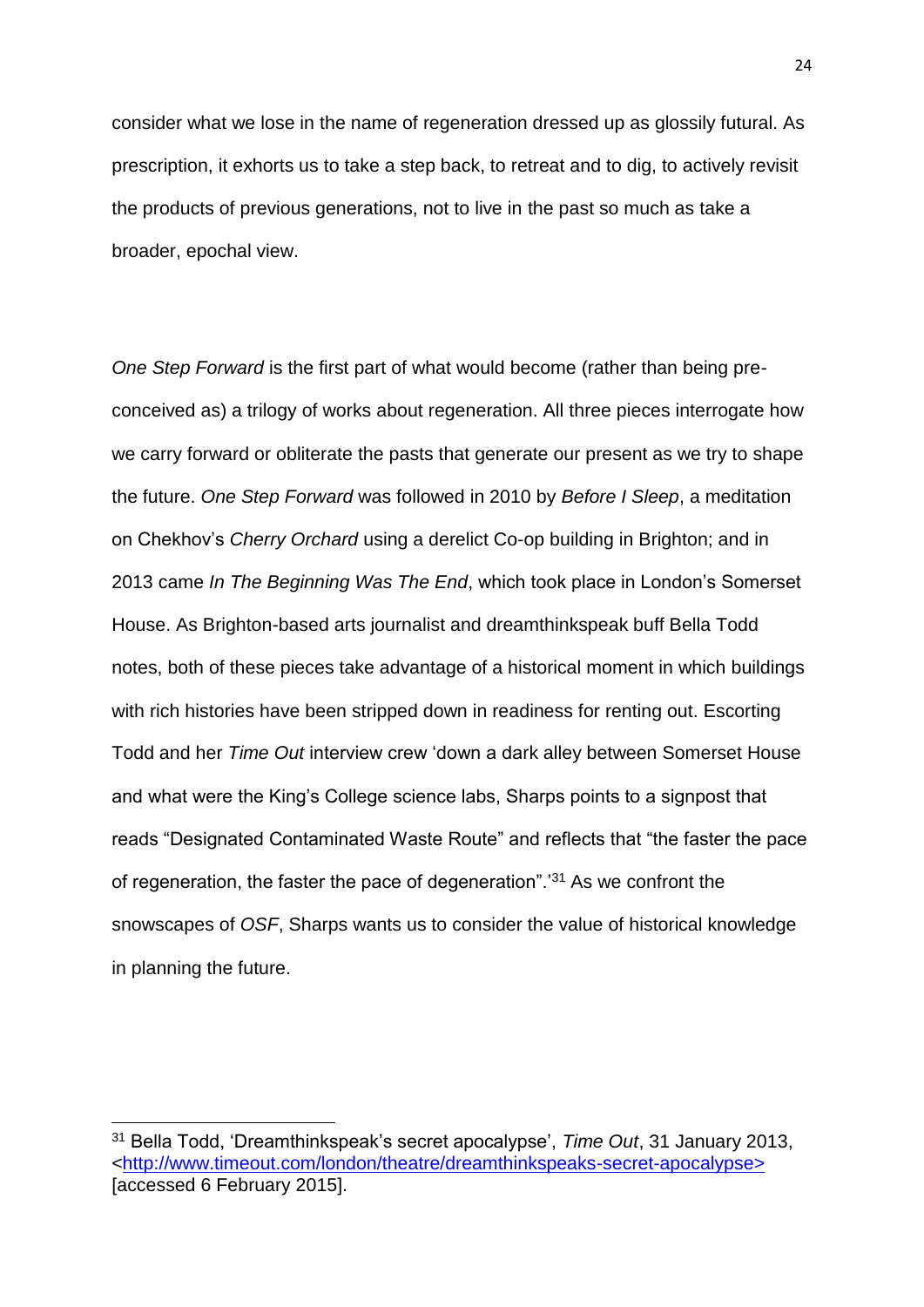It is not regeneration in itself that he sees as the problem, but cultural amnesia; he is calling for an honest dialogue between the imperative for new development and the value of preservation. It is fitting that 'Jerusalem' is a poem that invokes conflicting images of regeneration. Amidst the poem's paradisiacal imagery of hope and triumph harnessed to the project of building 'Jerusalem in England's green and pleasant land', the 'dark Satanic mills' bespeak the spiritual and physical horrors that are the undertow of the onward surge of industry. These same dark Satanic mills are, one might add, the kinds of space being renovated for immersive theatre events. Zealous preservers, the philosophers trying to restore the text fail because they are too cloistered. There cannot be many poems more iconic in contemporary English culture than 'Jerusalem'. Its resonance is the result of its ritual/partisan use as a hymn, a suffragette rallying-cry, a fixture at the Labour Party Conference, and at major sporting events. While Blake's writing is very powerful, the emotion that accrues from these applications of the poem in performance add to that power. Here, though, the philosophers fail to restore that power because they pick the poem apart pedantically, treating it as evidence to be restored.

The twist that develops from the opposition of the philosophers to the shoppers is that they are equally myopic. While the shoppers are addicted to the convenience of their trolley-dashing, the philosophers fail to see the bigger picture because they fail to leave their room, refusing to engage with the rapidly changing culture around them. Blake's strident short poem and Dante's deeply complex, epic poem are inspirations to Sharps because they both take an openly palimpsestic approach to the world around them, acknowledging the present while holding the past and the future in view. Mixing an idealistic view of human nature with a square-eyed sense of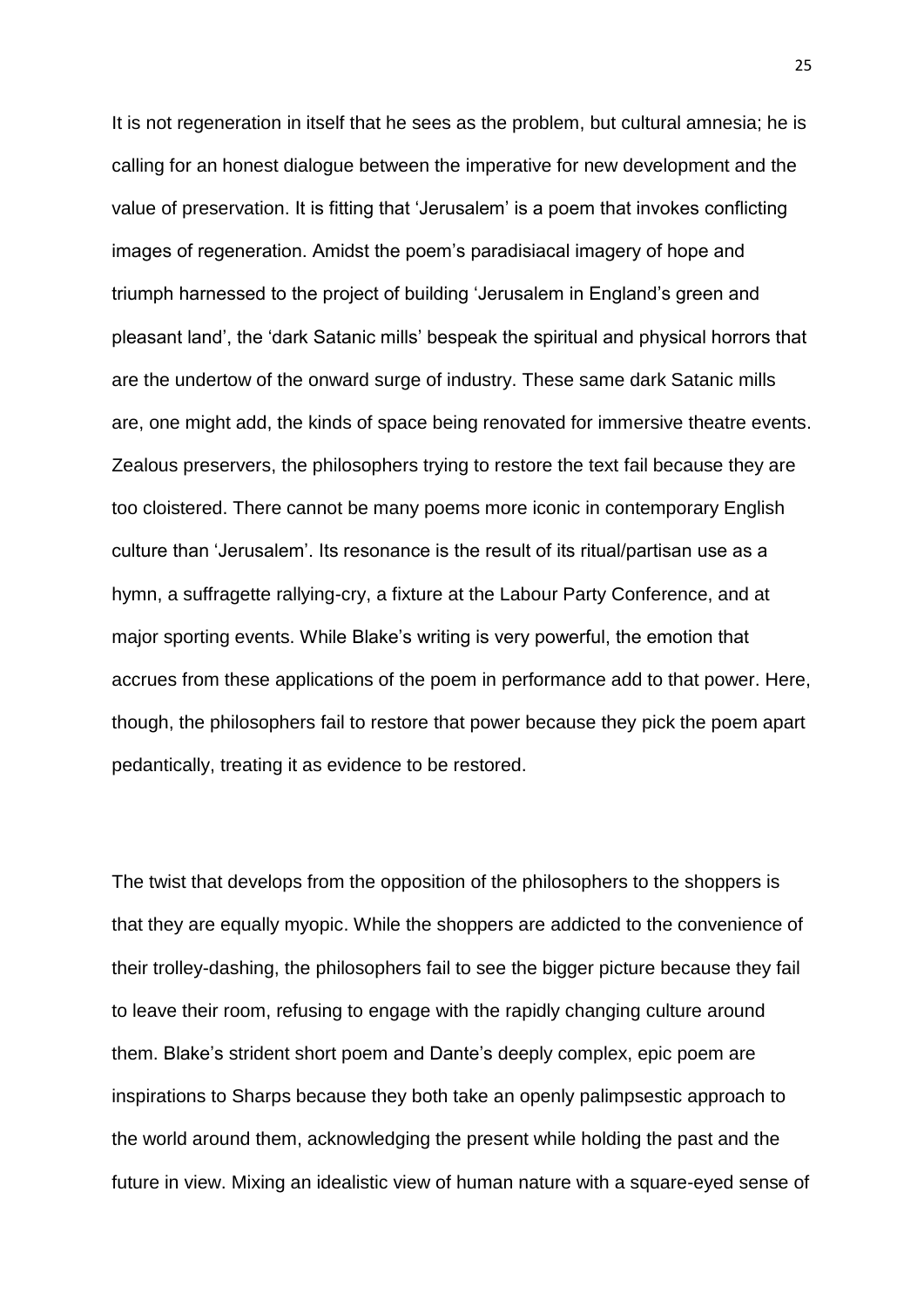cruelty and suffering, they embrace change but reject both starry-eyed nostalgia and blind modernisation.

Sharps is not the only immersive theatre-maker to use derelict buildings as sites of immersive theatre. As Gareth White observes, the kind of 'maze-like' spaces appropriated by Shunt and Punchdrunk are 'ready-made exploratory landscapes', but they are also 'redolent of other histories'.<sup>32</sup> Though the performance event is architecturally site-sympathetic, there is a (con)fusion of what is found with what is invented so that the history of the site is over-written by the event. dreamthinkspeak's site-appropriation is conscious of the site's history and selfconscious about the work's engagement with that history. In *One Step Forward*, some of the Cathedral's glass, display cases containing Bibles, robes and regalia are strategically highlighted to evoke the efforts to preserve and inspire through the building of tradition—laying down cultural and spiritual roots. Others are cannily and uncannily transformed—one becoming a block of flats, minute scenes of contemporary life just perceptible through the tiny windows.

Reconstruction and deconstruction are the forensic expert's means of processing evidence. Encountering a scene, the forensic investigator peels back layers that obscure the truth, imagining how the scene came to be in the state that s/he finds it. In this way, s/he builds a picture of what created the scene and why. While the reader-agent of immersive theatre routinely engages in this forensic process of de-

<sup>32</sup> Gareth White, 'On Immersive Theatre', *Theatre Research International* 37.3 (October 2012), 221-35.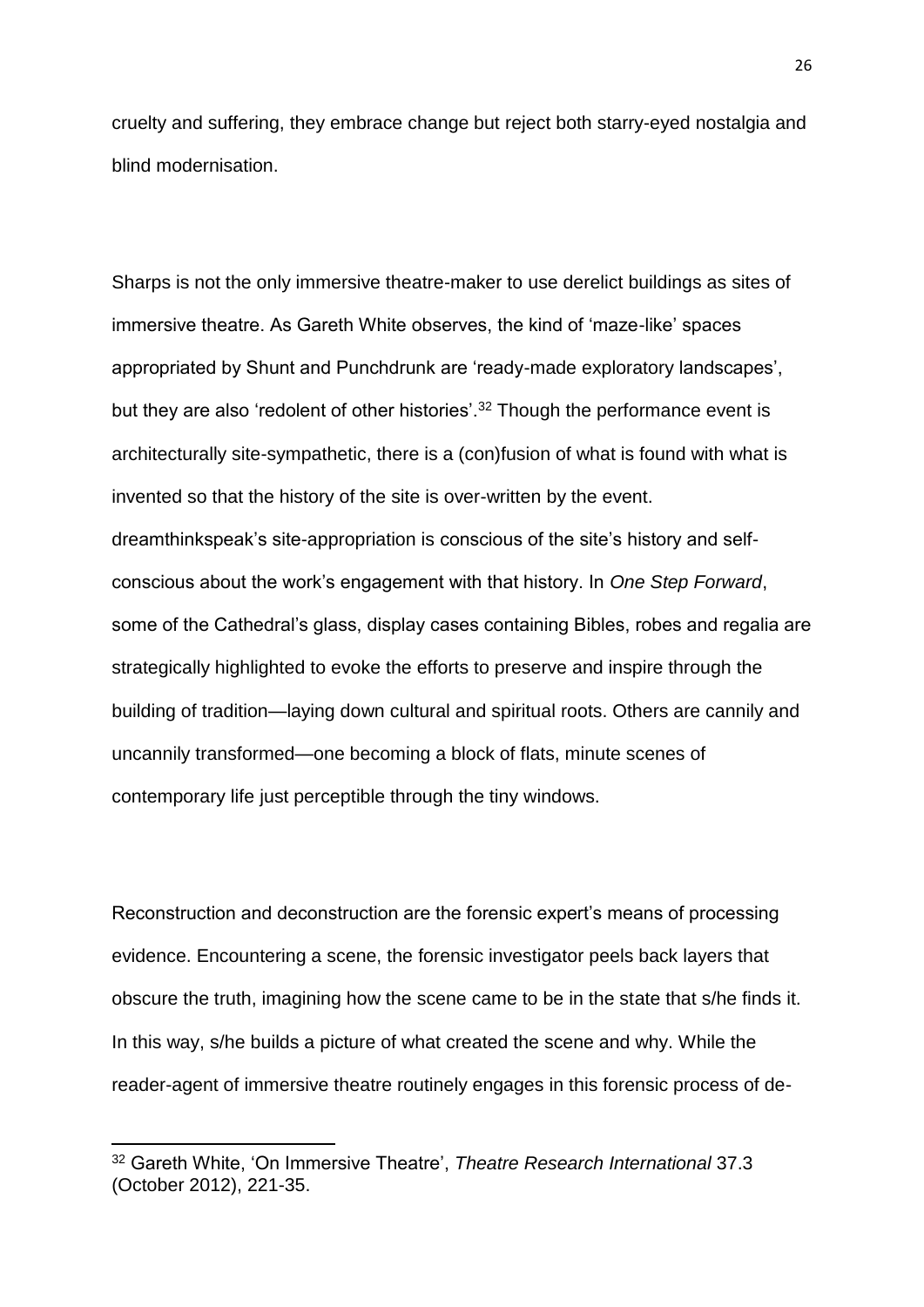and reconstruction, it is less routine for that process itself to be deconstructed in the course of the immersive event. From the opening efforts of the bibliophile to piece narrative together to the closing gag of the telescopes that aid but trick our vision, we are confronted at every playful turn with echoes of our own efforts to make sense of the evidence. Along the way, the augmentation and peeling back of the Cathedral architecture alternately suspends us in illusion and detaches us. Maps and models of city and Cathedral—a city and Cathedral like but not quite like Liverpool—emplace and jolt us at the same time, locating us uncannily. I found myself thinking about those listed buildings bulldozed by the developers of Liverpool One, but also—a bit like Dante—about my desire for illusion. Sharps exploits the Cathedral's resistance to appropriation as much as he exploits its aura. The show's tropes of revelation and obfuscation invoke dialogue between adaptation and refusal to adapt.

There are strong thematic and conceptual parallels between *One Step Forward* and Umberto Eco's *Name of the Rose* (1980). The ludic text-spaces created by Eco are themselves literary equivalents of immersive theatre—reflexive, unfinished stories that call playfully on the reader to complete them. Action and meaning in Eco's novel are generated through a lost and possibly suppressed text—Aristotle's book on comedy. The reader must generate meaning for themselves by acting as detective. The key site is a library (conflating lost and mythical libraries from Borges and elsewhere), and there are poisoned pages from which the words disappear. The two hexagonal rooms in *One Step Forward* recall the complex of hexagonal galleries that make up the library in *Name of the Rose*. Eco states in his Postscript that he chose the title 'because the rose is a symbolic figure so rich in meanings that by now it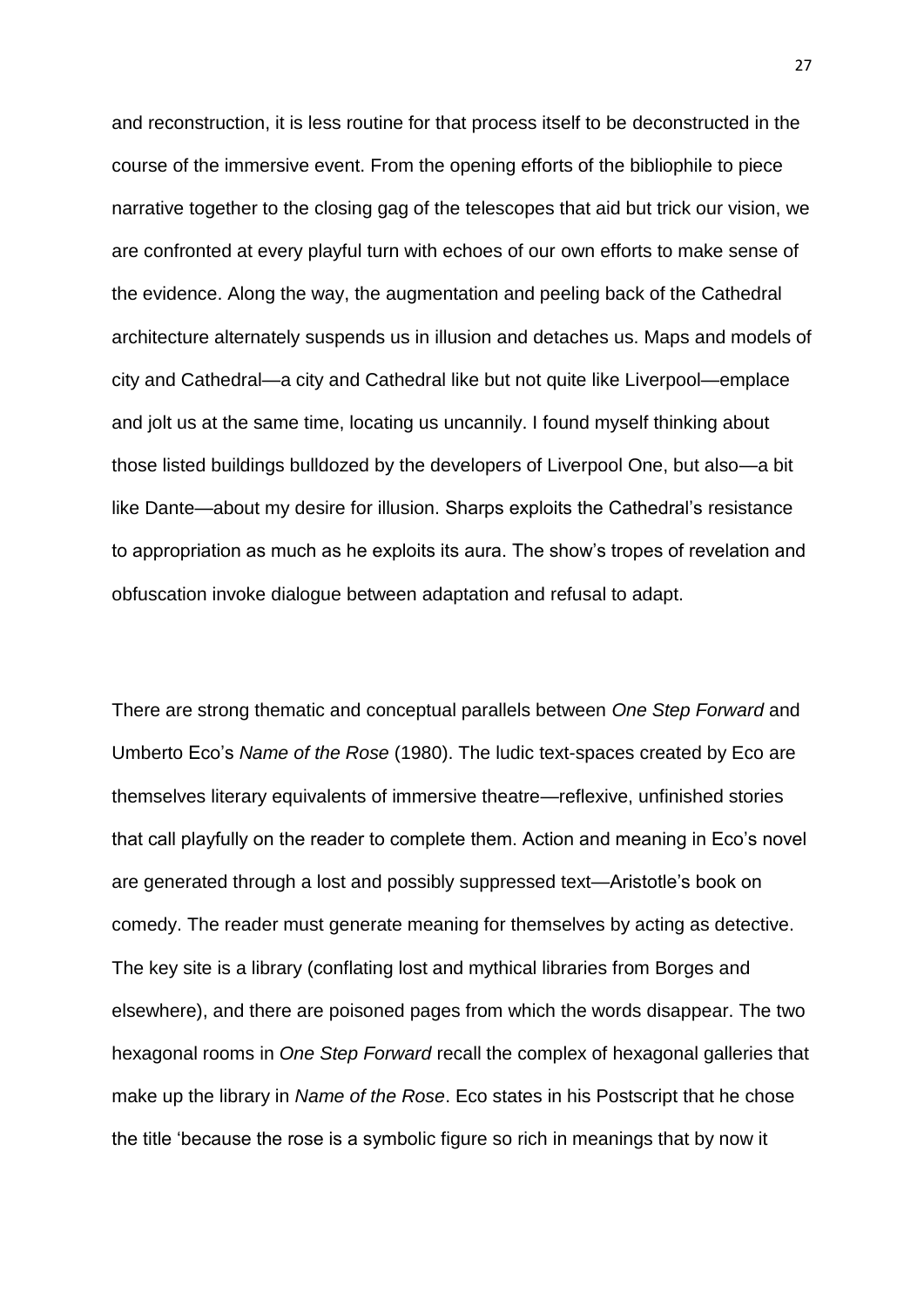hardly has any meaning left'.<sup>33</sup> Something similar could be said of Santa Claus. As in Eco's novel, the palimpsestic nature of the *One Step Forward* philosophers' efforts to form text mirrors the palimpsestic nature of the event we are participating in, our own efforts to form/restore text.

# Immersion in the Wake of the Divine

There is another reason why both the *Divine Comedy* and *Name of the Rose*, with their respective emphases on spiritual questing in relation to theological institutions, are useful reference-points. In siting *One Step Forward* in a cathedral, Sharps brings into view the related functions of immersive theatre, museums and places of worship. The characterization of traditional Western museums as mausolea, or shrines, is summarized by Janet Marstine:

One of the longest-standing and most traditional ways to envision the museum is as a sacred space […] In the paradigm of the shrine, the museum has therapeutic potential. It is a place of sanctuary removed from the outside world. Museum collections are fetishized; the museum as shrine declares that its objects possess an aura that offers spiritual enlightenment as it inspires Platonic values of beauty and morality.<sup>34</sup>

*One Step Forward* invokes the 'therapeutic potential' of the museum and the auratic nature of objects from both spiritual (sacred) *and* material (sacrilegious)

<sup>33</sup> Umberto Eco, *Name of the Rose* (London: Harcourt, 1984), p.502.

<sup>34</sup> Janet Marstine (ed.), *New Museum Theory and Practice: An Introduction* (Oxford: Blackwell, 2006), p.9.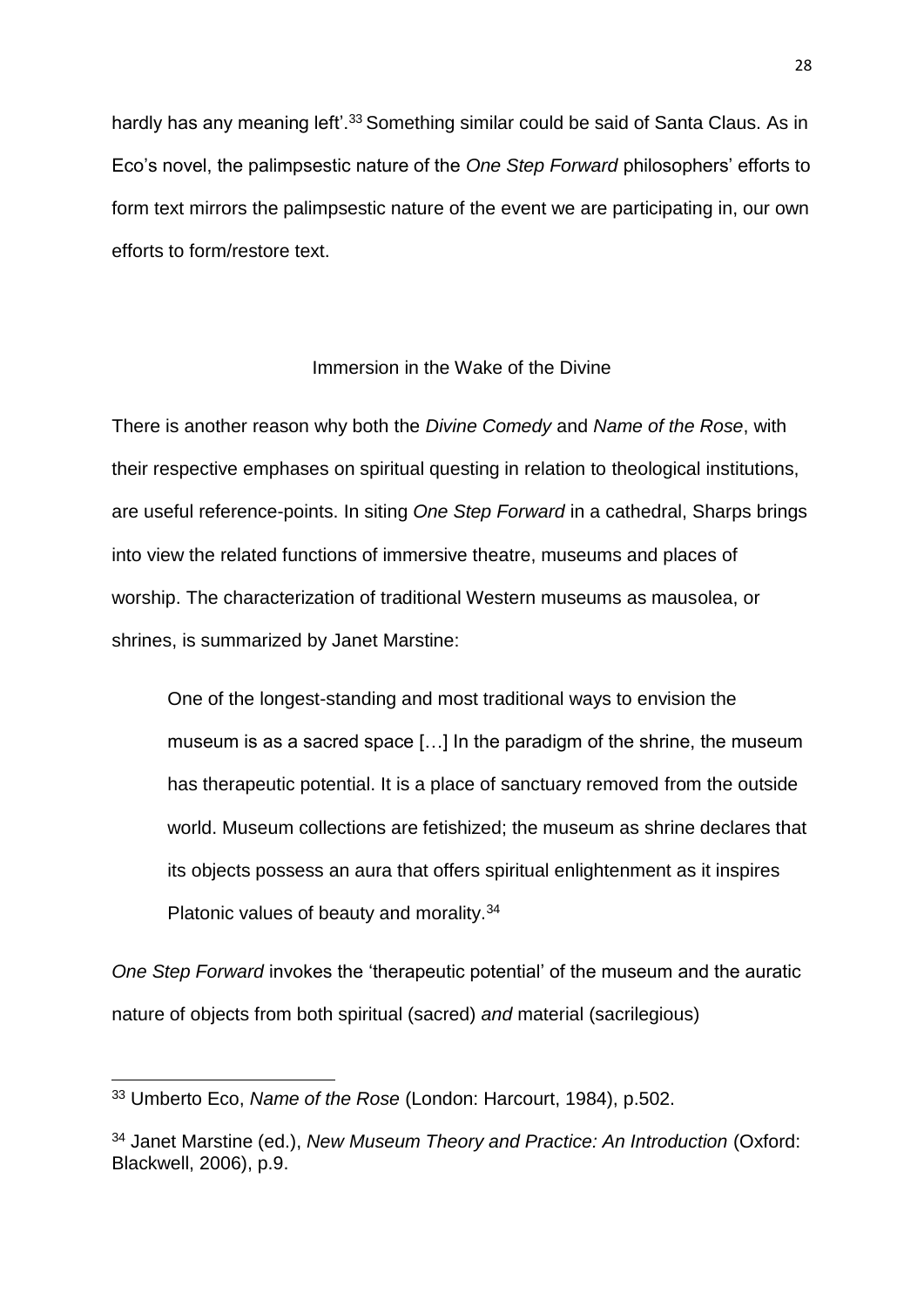perspectives. As Bruno Latour has argued, there is something deeply sacrilegious about the museum that is traditionally repressed. Although the 'critical acumen' deployed in setting up the museum 'depends on a clear distinction between what is real and what is constructed', the museum positions the objects it collects as cultural, not natural—fetishes, idols, vanities—usurping nature in what Marstine calls 'Platonic' fashion.<sup>35</sup> The problem for the museologist, as Latour asserts, is that s/he must act as God. It is a problem intensified within the paradigm of the new museum, where all kinds of trickery is used to blur the virtual and the actual, resurrecting the dead through simulation. In *One Step Forward*, this traditionally repressed problem is brought into view: the notion of acting in place of God is hard to miss as we discover buried supermarkets and miniature offices and cathedrals looking like models of cities suspended in time. The pathos of our production and consumption clashes with the effortless aura of the sacred space. We are frequently reminded, nonetheless, that this sacred, awe-inspiring space was actually constructed by human hands. dreamthinkspeak's dialogue with the Cathedral is propelled by hope: the transmission of culture, and how we choose to legitimate that transmission, is entirely in our hands.

In the death of grand narratives that led us to the uncertainties of postmodernism, the death of God is fundamental. It is perhaps not surprising that the aura 'lost from the postmodern artefact' is restored through simulations in, say, disused warehouses that offer a sense of wonder and power that might previously have been felt in a

<sup>&</sup>lt;sup>35</sup> Bruno Latour, 'A Few Steps toward an Anthropology of the Iconoclastic Gesture', *Science in Context*, 10.1 (1997), 63-83 (p.63).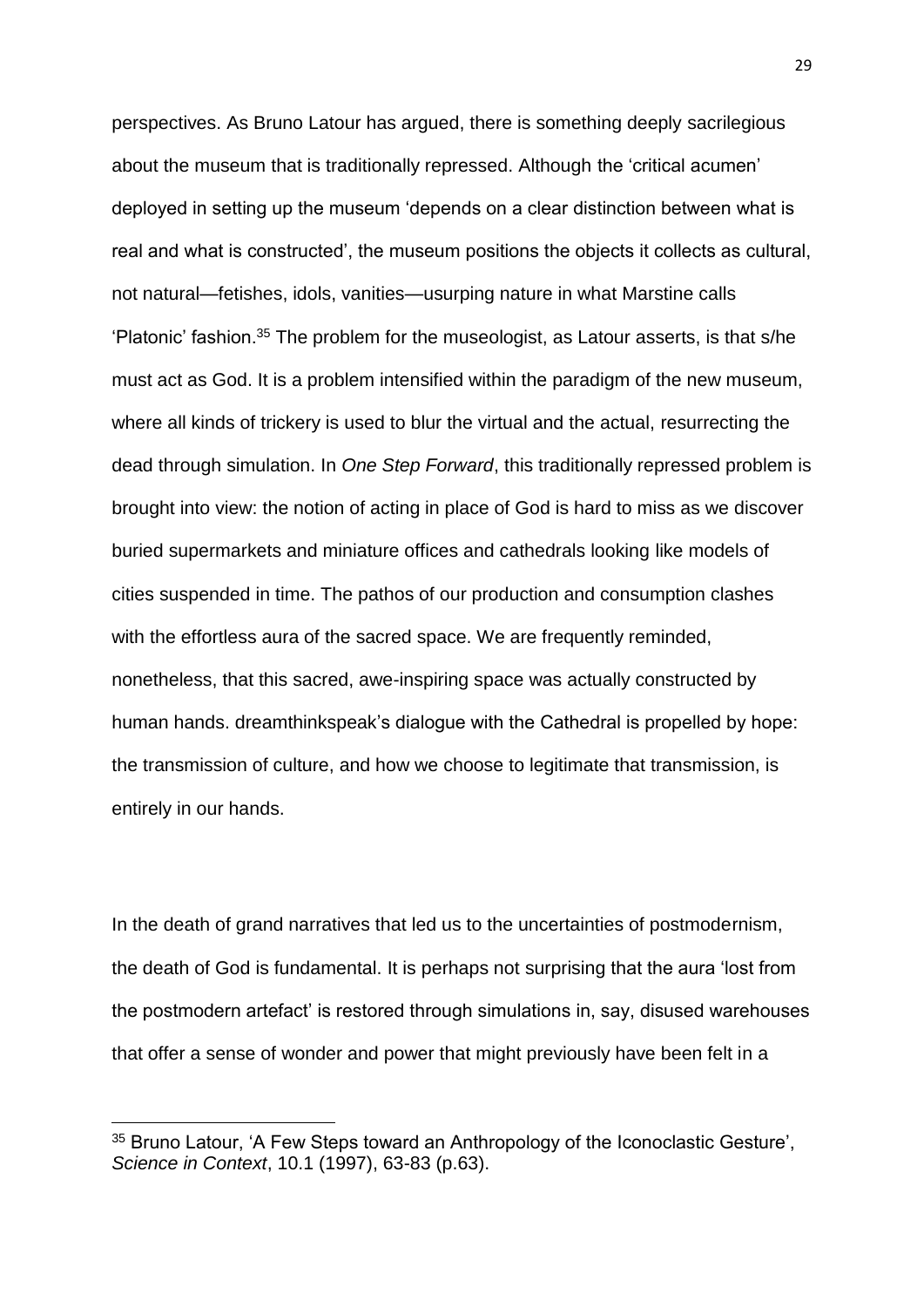cathedral. Long before there was 'neoliberalism', capitalism has been compensating for and accelerating the death of God by promising god-like empowerment through simulation. In his 1948 autobiography, *Seven Store*y *Mountain*—the title of which refers to the *Divine Comedy*—former Trappist monk Thomas Merton rails against the appetite for the spectacular stimulated and indulged by modern capitalism:

We live in a society whose whole policy is to excite every nerve in the human body and keep it at the highest pitch of artificial tension, to strain every human desire to the limit and to create as many new desires and synthetic passions as possible, in order to cater to them with the products of our factories and printing presses and movie studios and all the rest.<sup>36</sup>

'Synthetic' is an interesting word. It has two definitions that evolved in tandem: *(in reference to substances)* imitation of the natural through human agency; *(in reference to propositions)* having truth or falsity determinable with recourse to experience. These definitions make Merton's use of the word 'synthetic' seem prescient, resonating as they do with the claims made by some critics and makers for immersive performance. According to these claims, submerging oneself in a simulated reality paradoxically allows the participant to recover a state of embodied agency that has been eviscerated by a cultural diminution of experience. Agency, according to this logic, is revived by deduction through experience. Sharps takes a more Mertonian line. The shifts of perspective, epistemological jolts, epiphanal moments and other lacunae he builds into his product aim to open a space *between* desire and product. This space is a chance to reflect on the paradoxes of the

<sup>36</sup> Thomas Merton, *The Seven Storey Mountain* (New York: Harvest, 1999), p.148.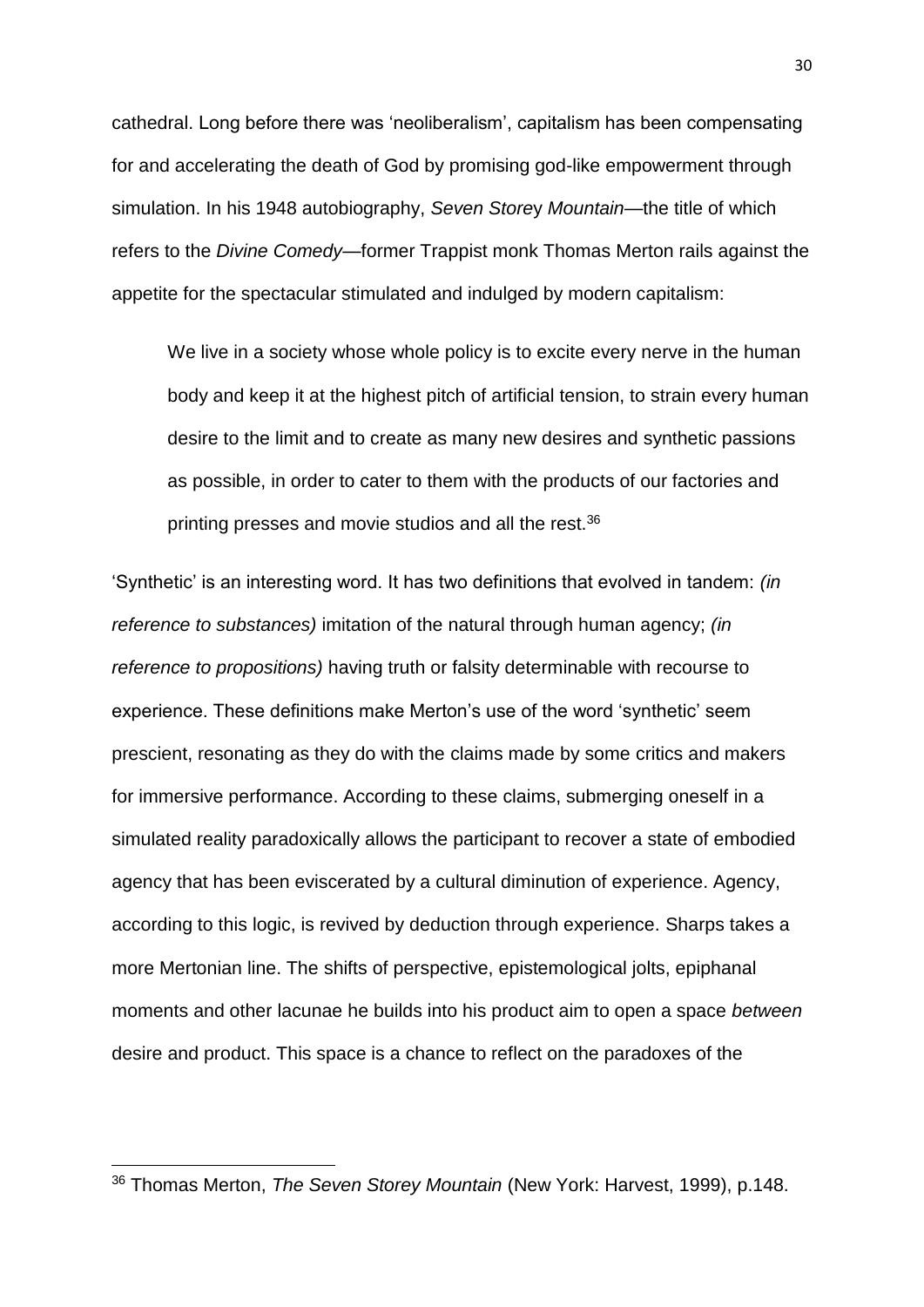forensic age, a stage of capitalist desire-fulfilment in which experience is about closing down space, about moving through it in a fugue-like bubble.

From a Mertonian perspective, the products catering for today's 'synthetic passions' might include interactive, multi-media experiences offered in contemporary museums and immersive performance events by the likes of Punchdrunk. Ironically but logically in Merton's scenario, 'movie studios' are (like 'factories and printing presses') fast becoming things of yesterday, their products increasingly nostalgic. These passions of yesterday are 'synthetically' recovered within new-museological, interactive, multi-media experiences. Movie studios feature in several Punchdrunk shows, including *It Felt Like a Kiss<sup>37</sup>* and *The Drowned Man*. The latter is set within and around Temple Pictures, a fictional British outpost of real, Hollywood film corporation Republic Pictures.

While we are literally and metaphorically masked within Punchdrunk's blurring of illusion and reality, we are, repeatedly, unmasked within *One Step Forward*. All of the images we encounter—including the shamed Santas ordering and wrapping our gifts and the philosophers struggling to make sense from the scraps of culture conspire to reflect back to us the consequences of our desires, aspirations, vanities and struggles. How we interpret those reflections is up to us, but at least we have time and space *to* reflect, and are guided to consider meaningful questions about desire, preservation and regeneration. *OSF* is the kind of diversion of the forensic

 $\overline{a}$ 

<sup>37</sup> *It Felt Like a* Kiss was a Punchdrunk collaboration with film-maker Adam Curtis and musicians Damon Albarn and The Kronos Quartet which took place in 2009, in the disused former home of the National Probation Office.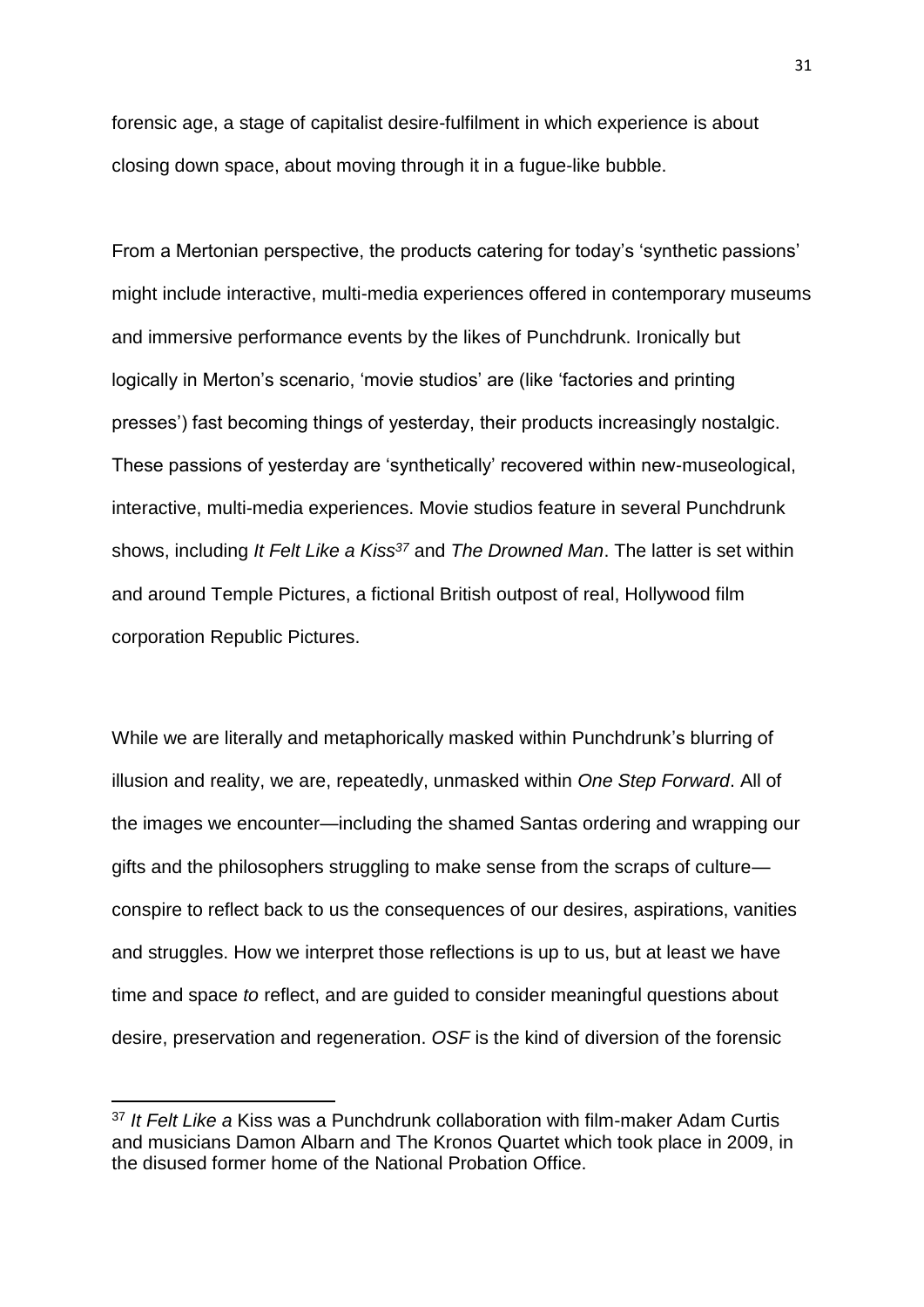turn that can, in a modest but important way, both catalyse civic responsibility and enrich critical thinking about performance and participation. It challenges us, as citizens, makers and consumers, to illuminate what makes us reach, what constrains our reach, and what our aspirations leave behind.

## References

Alston, Adam, 'Audience Participation and Neoliberal Value: Risk, Agency and Responsibility in Immersive Theatre', *Performance Research*, 18.2 (June 2013), 128- 38

Bennett, Susan, *Theatre & Museums* (Basingstoke: Palgrave Macmillan, 2013)

Billington, Michael, '*The Drowned Man: A Hollywood Fable—review'*, 17 July 2013 [<http://www.theguardian.com/stage/2013/jul/17/drowned-man-hollywood-fable](http://www.theguardian.com/stage/2013/jul/17/drowned-man-hollywood-fable-review)[review>](http://www.theguardian.com/stage/2013/jul/17/drowned-man-hollywood-fable-review) [accessed 15 June 2015]

Blake, William, *Milton*, (Boulder: Shambhala Press, 1978)

Burkeman, Oliver, 'Science of Happiness': <http://www.theguardian.com/lifeandstyle/2011/may/07/science-of-happiness-oliverburkeman > [accessed 10 October 2014]

Clapp, Susannah, 'Donmar is a credit to the British stage', *The Guardian*, 14 December 2008 [<http://www.theguardian.com/culture/2008/dec/14/2008-in-theatre>](http://www.theguardian.com/culture/2008/dec/14/2008-in-theatre) [accessed 9 February 2015]

Eco, Umberto, *Name of the Rose* (London: Harcourt, 1984)

Fernando, Shehani, 'Milton on Merseyside' (online video feature), *The Guardian*, 2 May 2008 [<http://www.theguardian.com/arts/video/2008/may/02/one.step.forward>](http://www.theguardian.com/arts/video/2008/may/02/one.step.forward) [accessed 9 February 2015]

Gardner, '*One Step Forward, One Step Back* review', *The Guardian*, 12 February 2008

<http://www.theguardian.com/stage/2008/apr/12/theatre.europeancapitalofculture20 08> [accessed 7 February 2015]

Keenan, Thomas and Eyal Weizman, *Mengele's Skull: The Advent of a Forensic Aesthetics* (Berlin: Sternberg Press, 2012)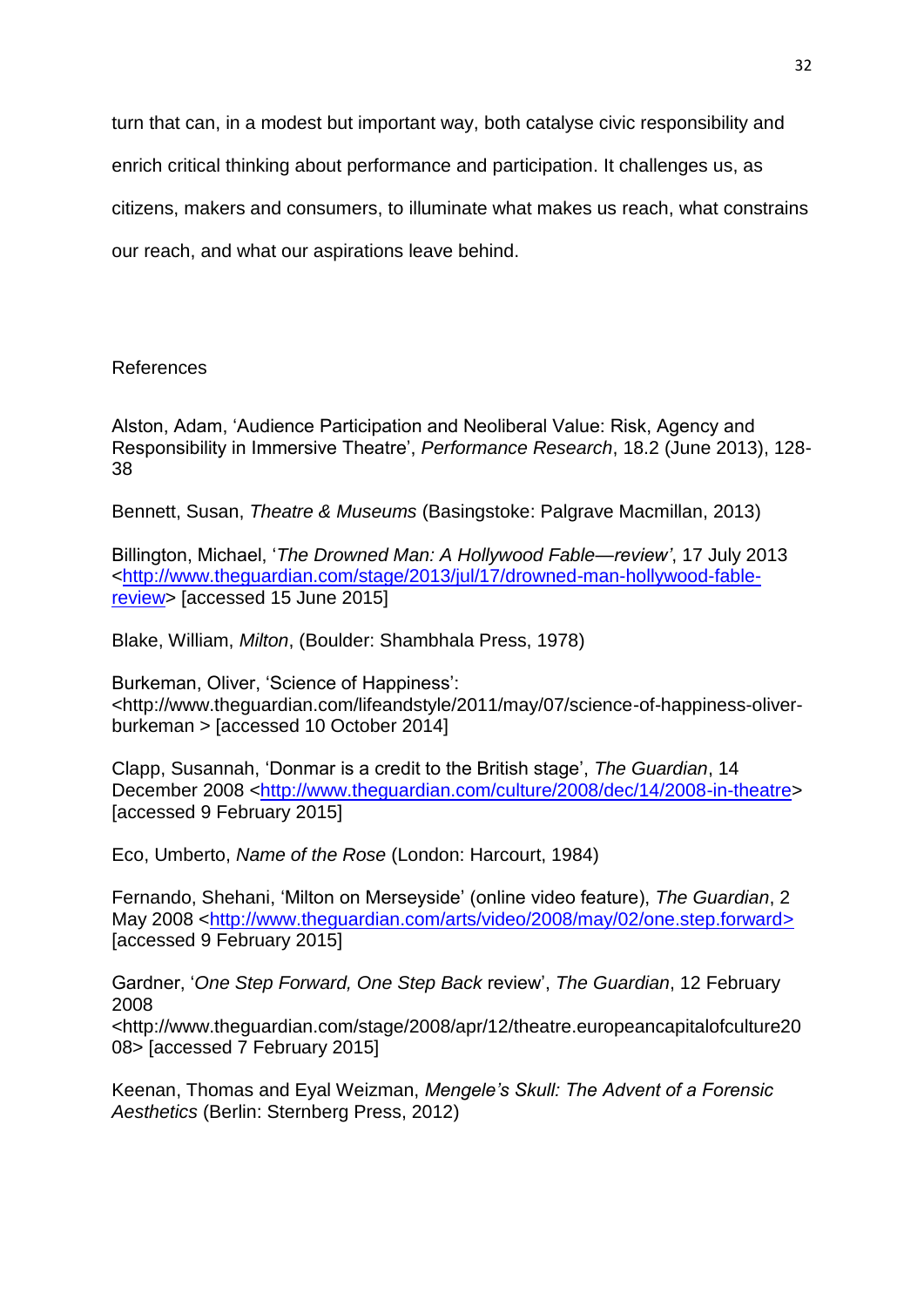Klich, Rosemary, 'Playing a Punchdrunk Game: Immersive Theatre and Videogaming', *Immersion Reconsidered: theatrical performance and the politics of the participatory real*, ed. by James Frieze (Palgrave Macmillan, forthcoming)

Latour, Bruno 'A Few Steps toward an Anthropology of the Iconoclastic Gesture', *Science in Context*, 10.1 (1997), 63-83

Machon, Josephine, *(Syn)aesthetics: Redefining Visceral Performance*  (Basingstoke: Palgrave Macmillan, 2009)

**Immersive Theatres: Intimacy and Immediacy in Contemporary Performance** (Basingstoke: Palgrave Macmillan, 2013)

Magelssen, Scott, *Simming: Participatory Performance and the Making of Meaning* (Ann Arbor: University of Michigan Press, 2014)

Marstine, Janet, ed., *New Museum Theory and Practice: An Introduction* (Oxford: Blackwell, 2006)

Merton, Thomas, *The Seven Storey Mountain* (New York: Harvest, 1999)

Nield, Sophie, 'The Rise of the Character named Spectator', *Contemporary Theatre Review*, 18.4 (2008), 531-35

Prior, Nick, 'Postmodern Restructurings' in *A Companion to Museum Studies*, ed. by Sharon Macdonald (Malden: Blackwell, 2006), pp.509-524.

Spencer, Charles, 'Ten best theatre nights of the year 2008', *The Telegraph*, 17 December 2008 <http://www.telegraph.co.uk/culture/theatre/3814366/Ten-besttheatre-nights-of-the-year-2008> [accessed 7 February 2015]

Steenberg, Lindsay, *Forensic Science in Contemporary American Popular Culture*  (New York: Routledge, 2012)

Talbot, Richard, 'She Wants You to Kiss Her: Negotiating Risk in the Immersive Theatre Contract', *Immersion Reconsidered: theatrical performance and the politics of the participatory real*, ed. by James Frieze (Palgrave Macmillan, forthcoming)

Todd, Bella, 'Dreamthinkspeak's secret apocalypse', *Time Out*, 31 January 2013, [<http://www.timeout.com/london/theatre/dreamthinkspeaks-secret-apocalypse>](http://www.timeout.com/london/theatre/dreamthinkspeaks-secret-apocalypse) [accessed 6 February 2015]

White, Gareth, 'On Immersive Theatre', *Theatre Research International* 37.3 (October 2012), 221-35

Wolfe, George C., *The Colored Museum* (New York: Broadway Play Publishing, 1987)